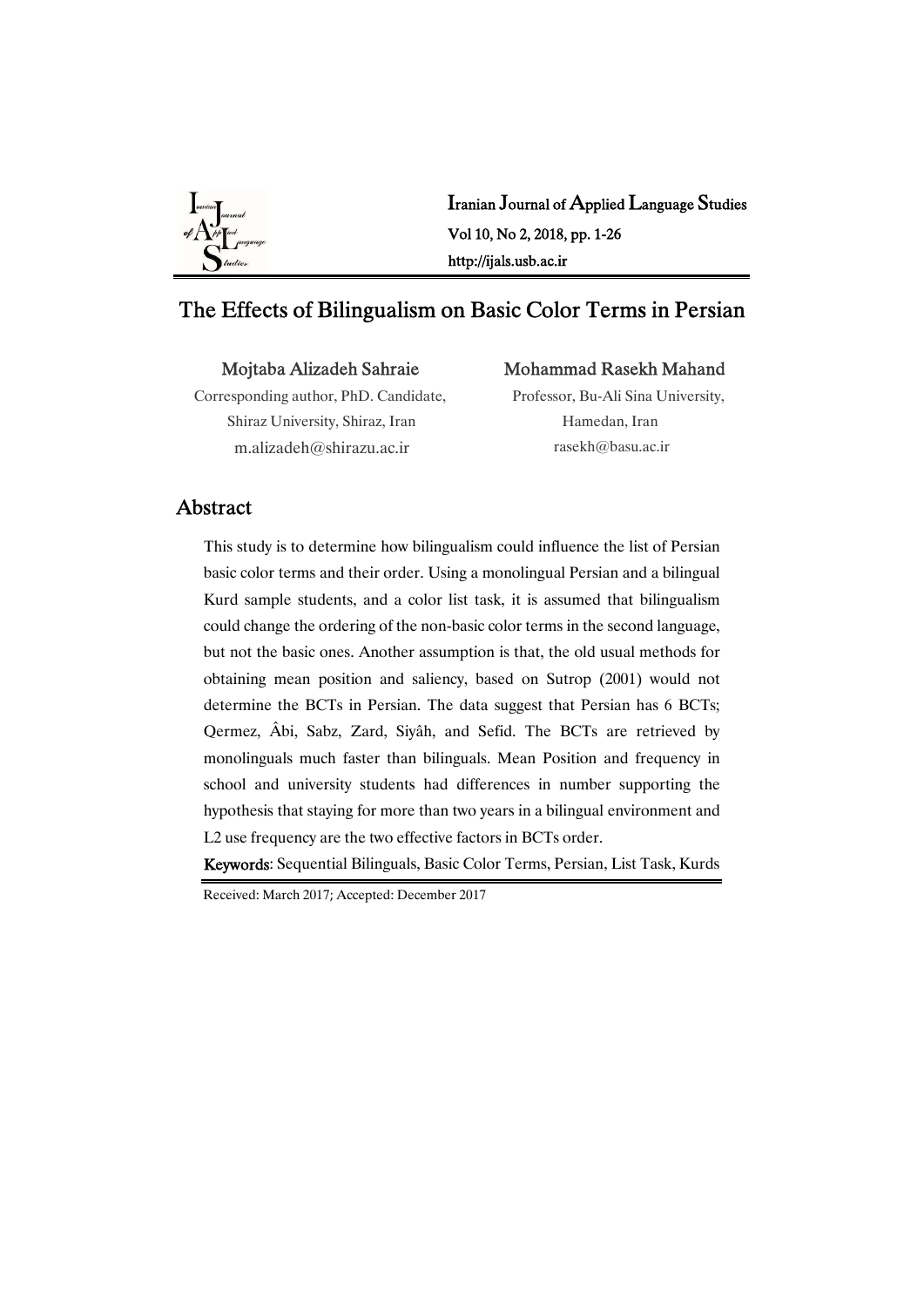## 1. Introduction

In the past fifteen years, there has been a new surge of interest in the theory of linguistic relativity, otherwise known as the Sapir-Whorf hypothesis (Kroll  $\&$ De Groot, 2005). For Whorf, the "linguistic relativity hypothesis" means, in informal terms, that "users of markedly different grammars are pointed by their grammars toward different types of observations and different evaluations of externally similar acts of observation, and hence are not equivalent as observers but must arrive at somewhat different views of the world" (Whorf, 1956, p. 221). The goal of neo-Whorfian inquiry is to examine the influence of language, be it structures or discourses, on thought. Thought is typically defined in two ways: some scholars focus on the contents of thought, that is, speakers' conceptualizations of the world, while others examine the processes of thinking, such as attending, remembering, or reasoning (Lucy, 1992). A concise historical account of the linguistic relativity hypothesis can be found in numerous articles, some specifically related to bilingualism (see e.g., Pavlenko, 2011).

Studies concerning color terms took a linguistic flavor by Jakobson (1941) and Greenberg (1966, 1969  $&$  1975). The studies on color terms are carried out in two phases (Lucy  $&$  Shweder, 1979). Until early 1970s, it was presumed that the colors' spectrum is, conventionally, divided into categories that correspond to the words contained in it. In the second phase of studies, the general premise changed from cultural relativism, to color universals (Davies & Corbett, 1997).

The base of linguistic studies of color terms was founded in 1969, due to Berlin and Kay's study (1969) and their subsequent publishing of *Basic Color* Terms: Their Universality and Evolution. They found that there are universal restrictions on the number of Basic Color Terms (BCT) that languages can have and the ways in which the languages can employ these terms. They studied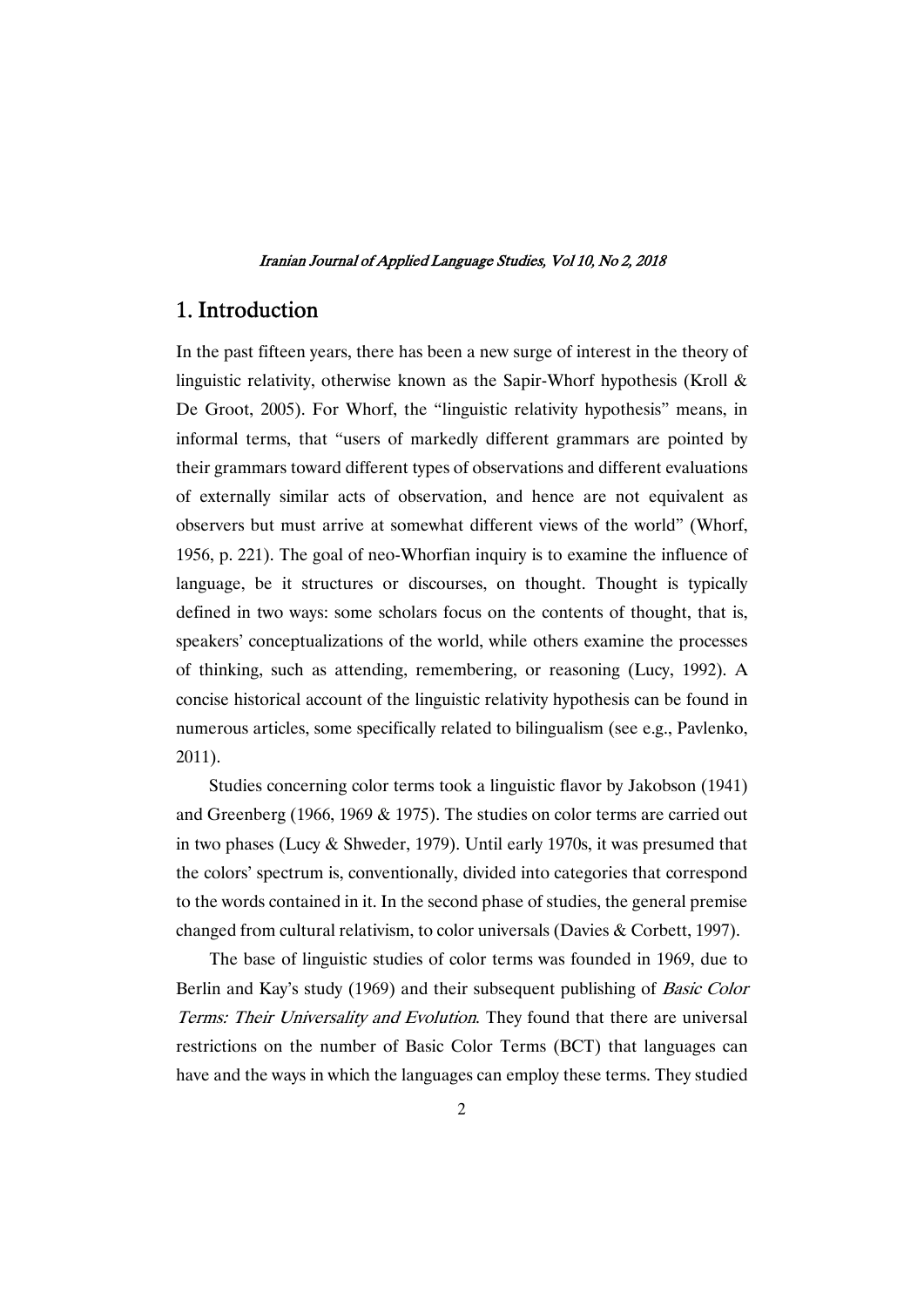twenty different languages from a number of different language families and identified eleven possible basic color categories: white, black, red, green, yellow, blue, brown, purple, pink, orange, and grey. Their universal color hierarchy includes 7 developmental stages, as follows:

| Stage:       | $\mathbf{I}$ |                                              | $\mathbf{V}$ | VI                       | VII    |
|--------------|--------------|----------------------------------------------|--------------|--------------------------|--------|
| White        |              | a. [Green] $\rightarrow$ [Yellow]            |              |                          | Purple |
|              | [Red]        | (or)                                         | [Blue]       | [Brown]<br>$\rightarrow$ | Grey   |
| <b>Black</b> |              | b. [Yellow] $\rightarrow$ [Green] $\nearrow$ |              |                          | Pink   |
|              |              |                                              |              |                          | Orange |
|              |              |                                              |              |                          |        |

### Figure 1. Temporal-evolutionary Ordering of Basic Color Terms after Berlin and Kay (1969)

The languages with less than 11 BCTs (rarely more than 11 basic color terms are in a language) follow the pattern in Figure 1. All languages have the black and white terms, or some terms related to them (stage 1). If a language has 3 BCTs, then the third term is red (stage 2). The fourth term is either green or *yellow*, in languages with 4 and 5 BCTs (stages 3 and 4). If a language has a particular basic color term, then it should also already entail all the earlier basic color terms of the hierarchy (Uusküla, 2007).

English has 11 BCTs and is on the top of the hierarchy, and the Dani language, with 2 BCTs is on the outset of the hierarchy (Heider, 1972). Dani, as an example of a language with little maturity of science and culture, refers to other colors with relatively complex words and some objects related to those colors (e.g., orange in English). In order to be considered a basic color category, the term for the color in each language has to meet certain criteria:

- 1. It is monolexemic; In Persian, /âbi/ (blue) is a BCT, but /âbi kam-rang/  $(light blue)$  is not.
- 2. What it signifies should not be included in that of any other color term (the term must not be as "a type of" one); In Persian,  $/noxodi/(pale \text{ goldenrod})$ is a type of "yellow"; hence, it is not a Persian BCT.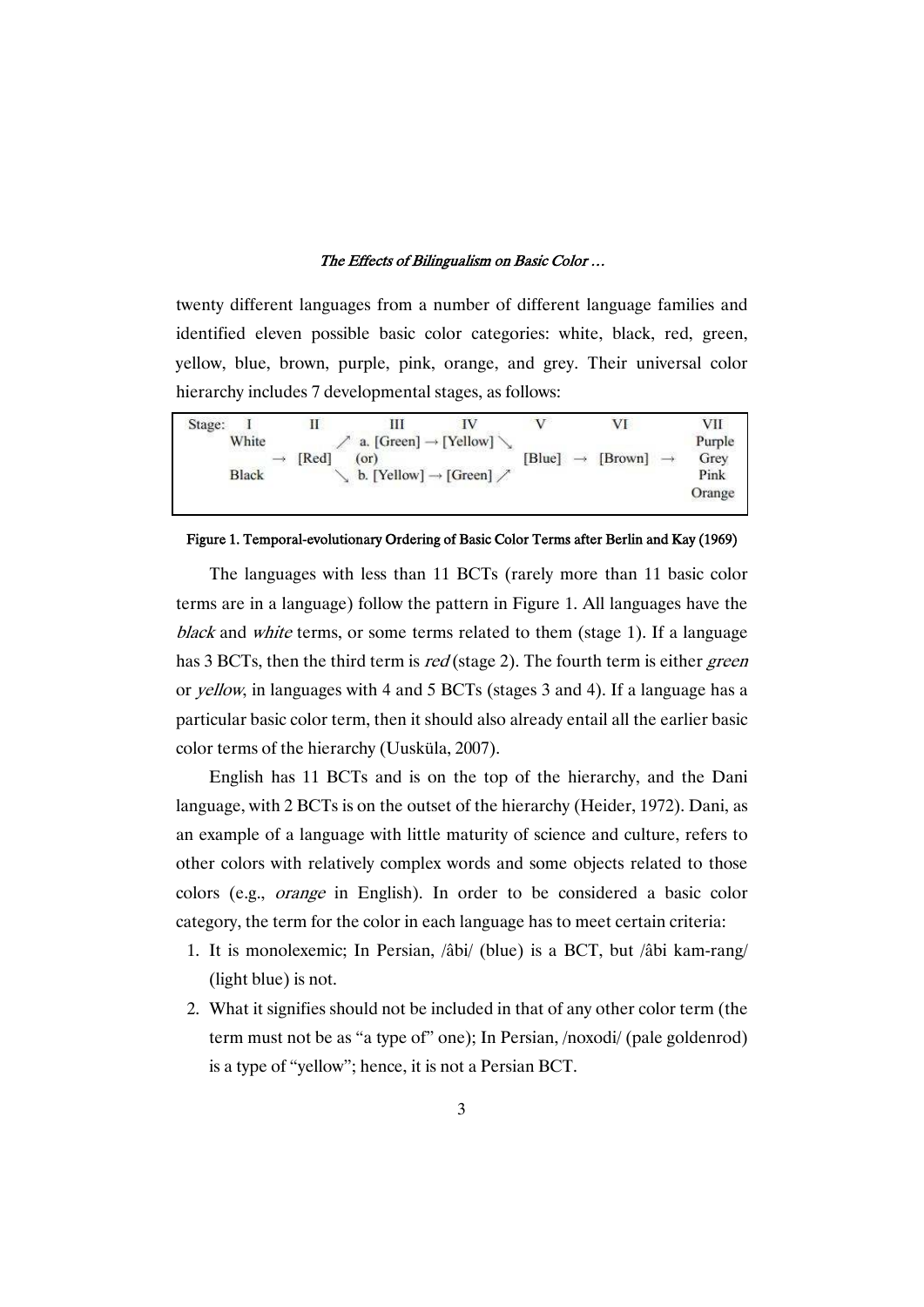- 3. Its application must not be restricted to a narrow class of objects (for example, blonde in English is restricted to hair and wood); In Persian, /bolond/ (blonde) is not a BCT, because it just refers to the color of the hair.
- 4. It must be psychologically salient for informants (for example, "the color of grandma's freezer" is not psychologically salient for all speakers) and also the term must not be salient for only a special group or profession, for example dyers or interior designers. In Persian /katâni/ (linen), /pulâdi/ (slate) and /sorbi/ (light slate gray) are technical terms for special occupations and non-BCTs.
- 5. Color terms that are also names of an object or loan words, are not BCTs. In Persian, the terms /šokolâti/ (chocolate) or /bež/ (beige) are loan words; /xâki/ (khaki) and /gojeyi/ (tomato) are colors of /xâk/ (soil) and /goje/ (tomato), respectively.

Persian BCTs are not well studied. Amouzadeh, Tavangar, and Sorahi (2012) have studied metaphors which use BCTs in Persian and they have mentioned that there are 5 BCTs in Persian. Their findings are based on Berlin and Kay's (1969) linguistic criteria in determining BCTs. Accordingly they have stated that /âbi/ (blue) is not a BCT, since it refers to /âb/ (water). Mahootian (1997) also divides the BCTs into simple and derived terms. She considers /âbi/ (blue) to be a non-BCT, as it is derived from  $\frac{\partial b}{\partial r}$  (water).

Unlike Persian, there are many studies on BCTs in different languages (Witkowski, 1982; Davies & Corbett, 1994; Uuskula, 2007 & 2008, & Al-Rasheed, 2008), some of which (especially Uuskula, 2007  $& 2008$ ) follow the same methodology and theoretical framework, used in the present study. The framework is explained in section 2 (based on Sutrop (2001)). Some studies have attempted to synthesize some of the available evidence on the relationship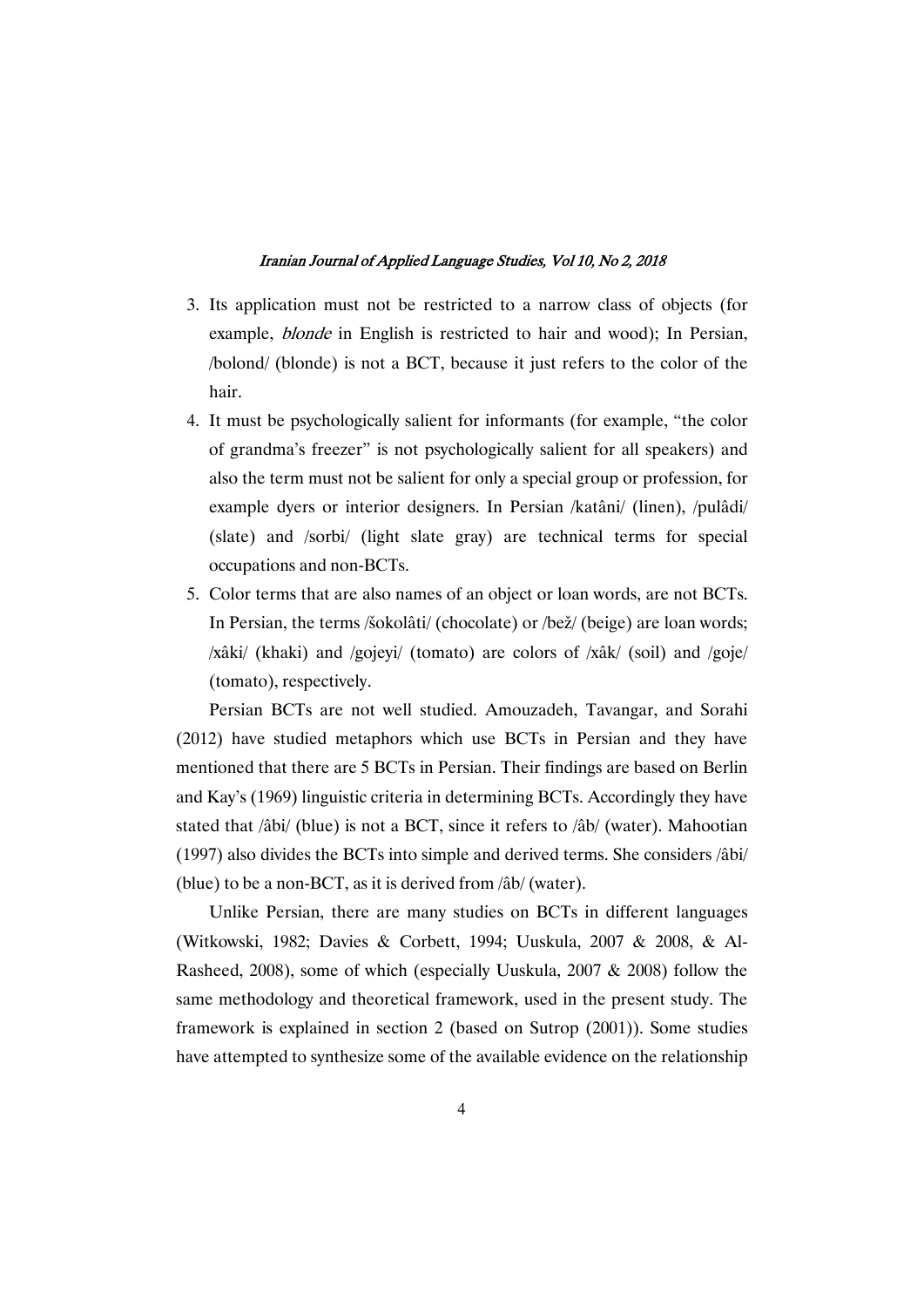between the linguistic relativity hypothesis and bilingualism (Athanasopoulos  $\&$  Aveledo, 2012, p. 250). Color scope presents an ideal test case of the nature of bilingual concepts (Kroll & De Groot, 2005, p. 6). In the domain of color perception, some researchers showed that bilinguals shifted the boundaries and the prototypes of their native color categories towards those of monolingual speakers of their L2 (Athanasopoulos & Aveledo, 2012, p. 240). Some researchers, like Athanasopoulos (2009 and 2011) focused on non-linguistic cognitive processing such as categorization and perception. In studies of Greek and Japanese bilinguals', he (Athanasopoulos, 2009 and 2011) showed that bilinguals who used English more frequently distinguished the shade of blues less well than those who used Japanese and Greek more frequently. The frequency of language use and the length of staying in L2 language environment were important factors in his tests. Athanasopoulos (2007, 2006) and Athanasopoulos and Kasai (2008) also found that increasing proficiency in the L2 was the best predictor of the degree to which Japanese–English bilinguals shifted their similarity judgments of countable objects and noncountable substances towards those of monolingual speakers of English. Athanasopoulos et al. (2010), among others, made the investigation of bilingual color perception biological, through the use of neurophysiological techniques. Their bilinguals were successive bilinguals, not sequential ones.

The aim of the present study is to determine how bilingualism could influence the list of Persian basic color terms and their order. Accordingly, two samples of Persian speakers, a monolingual sample and a sample of bilingual students (whose second language was Persian and Kurdish was their first language) were tested, using procedures similar to study of Chichewa (Davies et al., 1995). Hence, the present study used a color list task. It is expected that basic terms would occur in most informants' lists (and in high positions on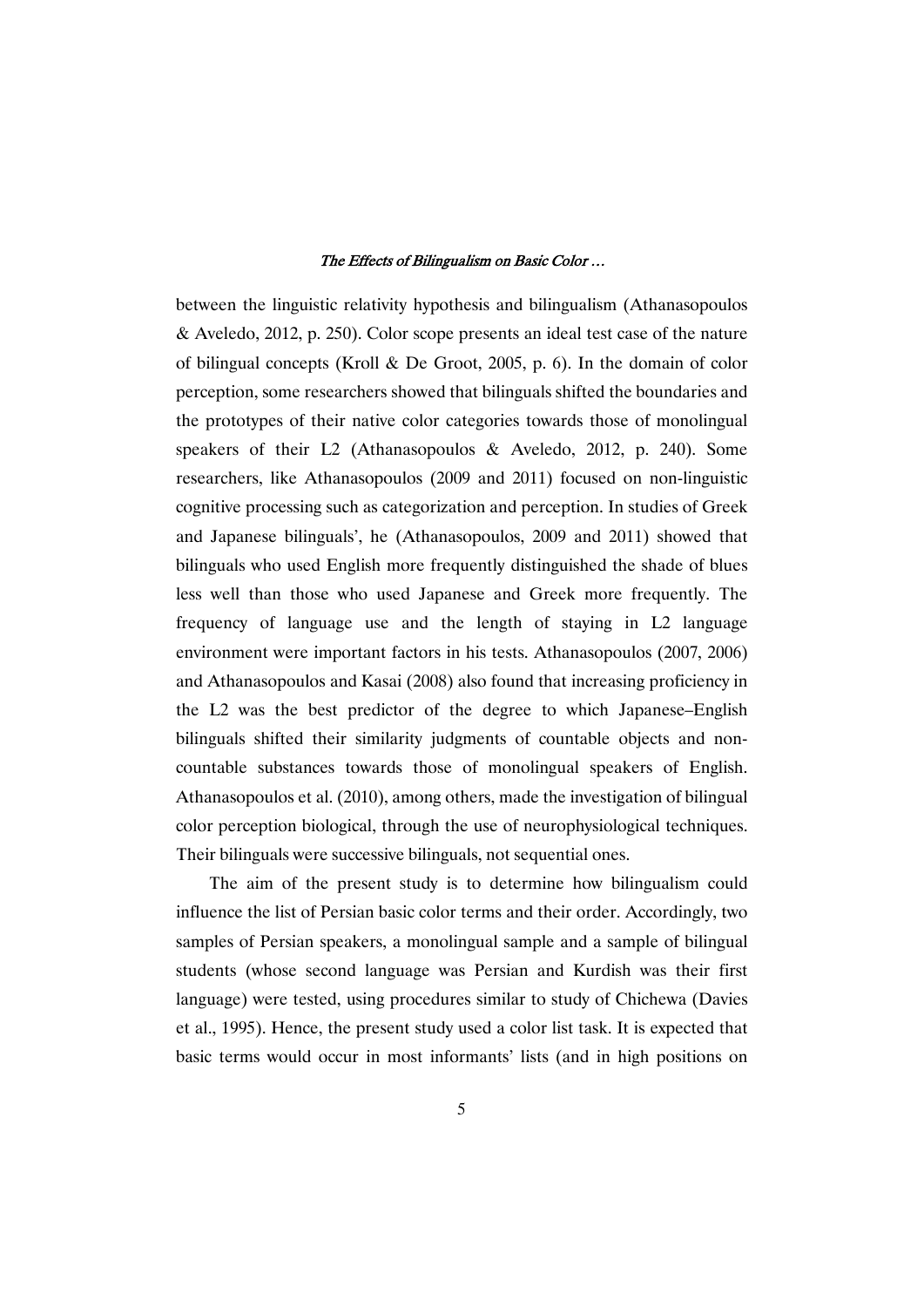these lists) and that there would be similar understanding among speakers as to what the terms denote. It is argued that the BCTs have the higher frequency and lower mean position than non-basic ones. In simpler terms, they come to the speaker's mind (the retrieval of BCTs) much faster. Hence, the researchers assume that bilingualism could change the ordering of the non-basic color terms in the second language, but not the basic ones. Increasing proficiency and the second language encounter time are two factors which affect the bilinguals' behavior and derive them to behave more like monolinguals. Another assumption is that, the old usual methods for obtaining mean position and saliency, based on Sutrop (2001) would not determine the BCTs in Persian, since monolinguals and bilinguals' terms and the difference between their lists' trend would not be so exact to have clear and exact results. Hence to find out the effect of bilingualism on BCTs, we have used a new method which is described in section  $(2)$ .

# 2. Methodology

### 2.1.Participants

The participants were divided into two groups: monolingual Persian speakers and bilingual Persian speakers (which Persian was their second language, and Kurdish was their first language). The Kurdish participants were from Kalhori dialect of southern Kurdish language, also called Kermānšāni, which is one of the Northwestern Iranian languages; they all speak Persian in their schools and universities and speak Kurdish in their homes as native language. The primary school children were in low level of fluency in Persian since they have stayed less than two years in a bilingual environment and they used L2 lower than university students. To test the effects of the first language (Kurdish) on the bilinguals' second language (Persian), they were tested in Persian. In the first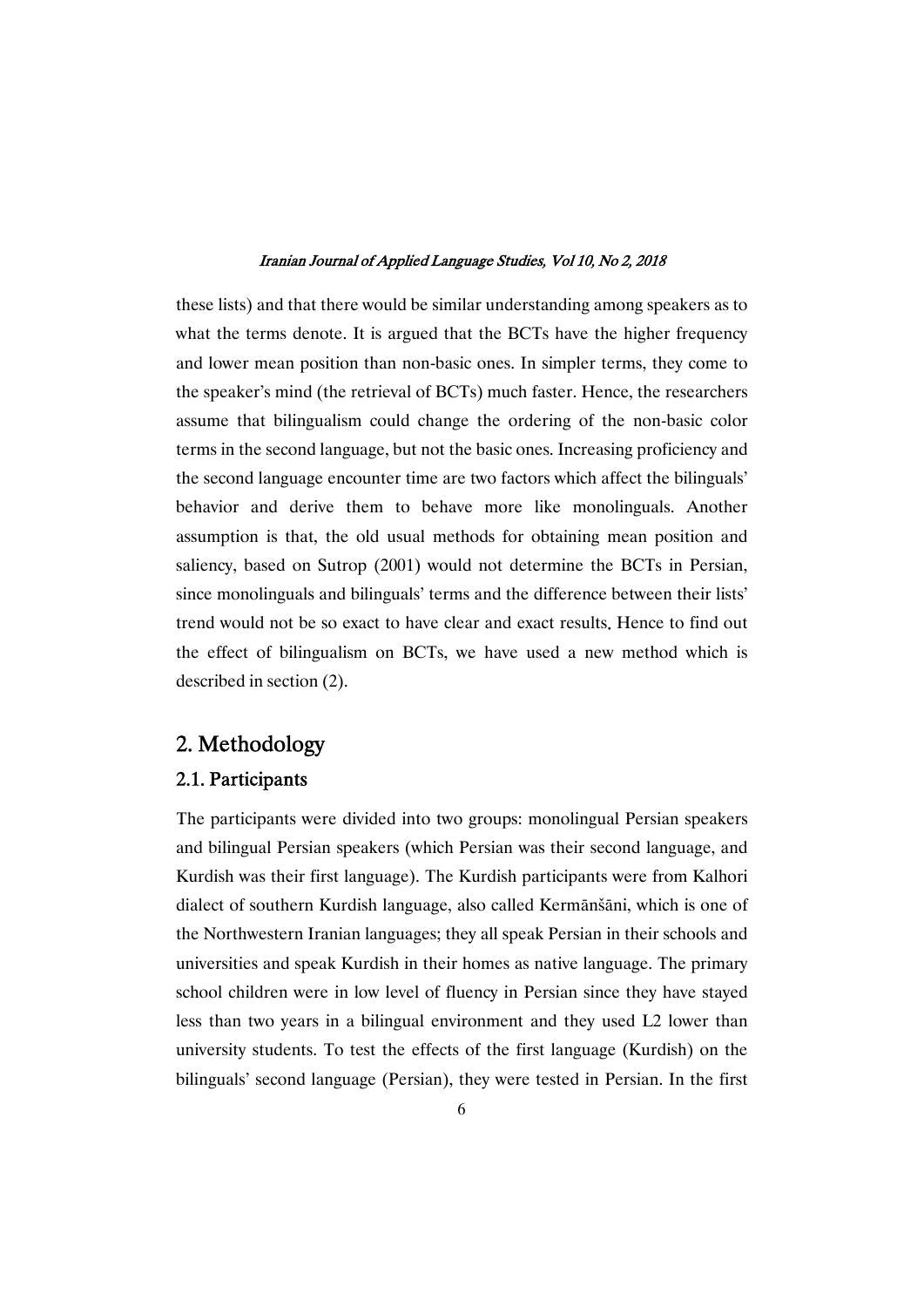group (monolinguals), there were 60 college students (between 18 to 30 years old and with equal sex distribution=30 male and 30 female) and 60 elementaryschool students (between  $7$  to  $9$  years old and with equal sex distribution=30 male and 30 female). The second group (bilinguals) was organized like the first group.

To make the data reliable, the kind of bilingualism was kept fixed. There are 2 kinds of bilinguals: simultaneous bilinguals and sequential bilinguals. According to De Houwer (1996), simultaneous bilingualism takes place in "children who are regularly addressed in two spoken languages from before the age of two and who continue to be regularly addressed in those languages up until the final stages" of language development. Both languages are acquired as first languages. This is in contrast to sequential bilingualism, in which the second language is learned not as a native language but a foreign language. All the participants of the present study were sequential bilinguals. All the participants of the present study were sequential bilinguals. Their teacher was a native speaker of Kurdish; he was their teacher for 6 months and he checked their proficiency in Kurdish in this period and by reference to a native speaker (their teacher), they were Kurdish-Persian bilinguals. Access to sequential bilinguals was a beneficial factor in this study, which Athanasopoulos (2010) had not. It means that his participants might be mixed by the 2 kinds of bilinguals. Furthermore, the length of staying in a bilingual environment is tested through the division of the participants in 2 groups on the basis of their contact length with Persian.

The adult participants were students of Bu-Ali Sina University, Jahad Daneshgahi University, Hamedan city, and Sharif University of Technology, Tehran, Iran. The monolingual children were students of Moallem elementary school in Malayer and Shahid Farahani and Ibne Sina elementary schools in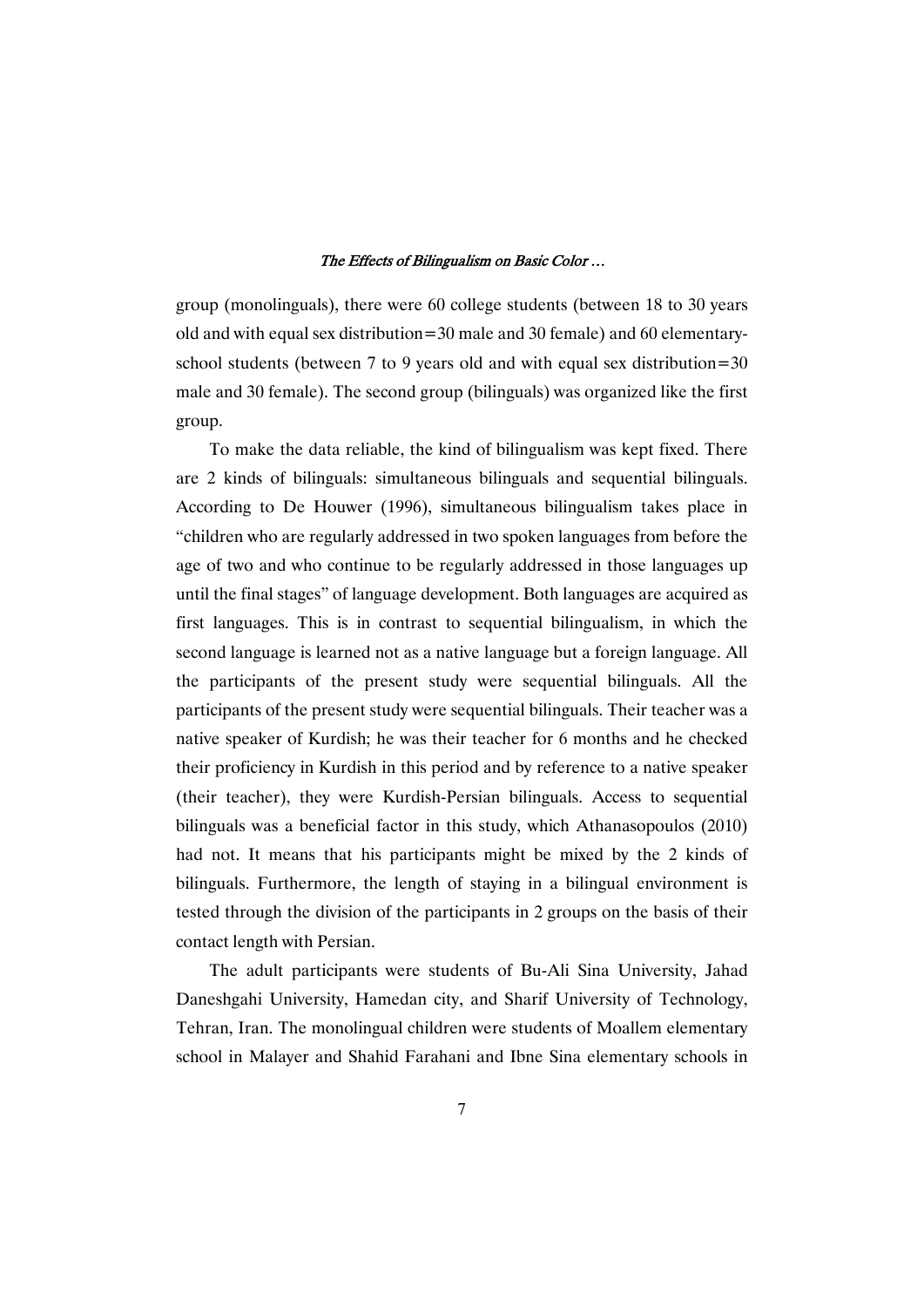Hamedan city; and the bilingual children were students of Shahid Safari and Ibne Sina elementary schools in Asadabad, Hamedan province, Iran. Regarding children's participation in the study, the special permissions were taken due to Iran's local laws, from Bu-Ali Sina University and Hamedan Education office. None of the participants were aware of the topic of the test they participated in, until its beginning.

### 2.2.Instruments

The original procedure for identifying basic color terms that Berlin and Kay (1969, pp. 5-7) used for collecting their data consists of two tasks: list task (elicitation of basic color terms) and color mapping (indication of both focal point and the outer boundary of each of his basic color terms on the Munsell color chip array). This procedure was very time-consuming (Uusküla, 2008). Later, based on this procedure, Davies and Corbett (1994) and Davies et al.  $(1995)$  devised a new, simple, and quick method for identifying BCTs, which was considered as a field method rather than a laboratory method.

This article is based on Davies and Corbett (1994), Davies et al. (1995), and Davies et al. (1999) field method; but because of the aim of the article, the study exclusively focuses on the list task; and it skips the naming task and best exemplars. With the help of the list task, the participants were interviewed in the university classes and some schools.

The participants were asked "please tell me as many color terms as you know". The experimenters gave the guidelines to participants (writing their first and second language, their age, and sex, in order and in Persian). The participants were given two minutes for writing the color terms down in Persian, after the instructions. They were encouraged to write down as many color terms as they know, within the two minutes. If the task time is limited to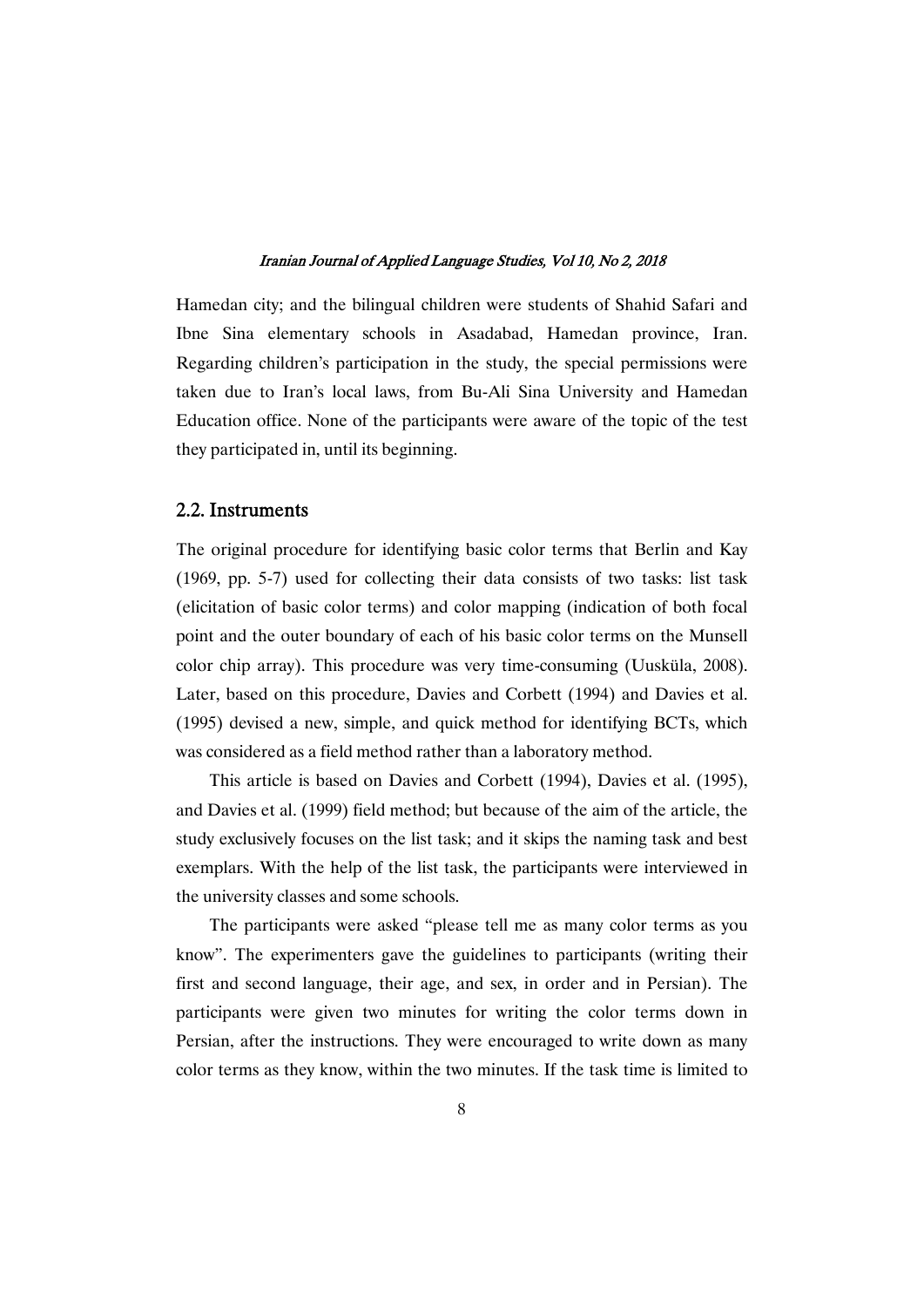for instance two or five minutes, then the using test will be considered as a restricted list task type. If there is no temporal limit (i.e., the interviewer asks, "Please name all Xs that you know," and after the informant stops listing  $Xs$ the interviewer asks, "Do you know more  $Xs$ ?"), then the task would be a freelist task type. In most cases, this distinction between restricted and free-list tasks is irrelevant. Hence, simply the name list task can be used (Sutrop, 2001, p. 2). In the present study the list task was a restricted one. Prior to testing, participants were engaged in small talk in Persian and the researchers asked them to write their names, age, and sex in an effort to induce the relevant language and also to distract the participants' attention from the topic of the study.

The primary analyses of the data including frequency and mean position analyses were obtained through C++ and Java programming language, and some other analyses were carried out in Microsoft Excel 2007, to further guarantee the precision and exactitude of mean position and saliency results. It was supposed that the basic color terms have higher frequency and lower mean position than non-basic ones. This means that they come to one's mind much faster. And, bilingualism has an effect on the ordering of the color terms in Persian, but not on the basic ones (see e.g., Uuskula, 2007 & 2008; Al-Rasheed 2008).

## 2.3. Data Collection Procedure

In the list task, four factors were analyzed: first mentioned terms, frequency, mean position, and saliency. The list task characterizes every named color term by two parameters – the frequency of the word, i.e. how many participants named each color term, and the mean position, i.e. in which position in the sequence the color term was named on average. The rationale for deleting low-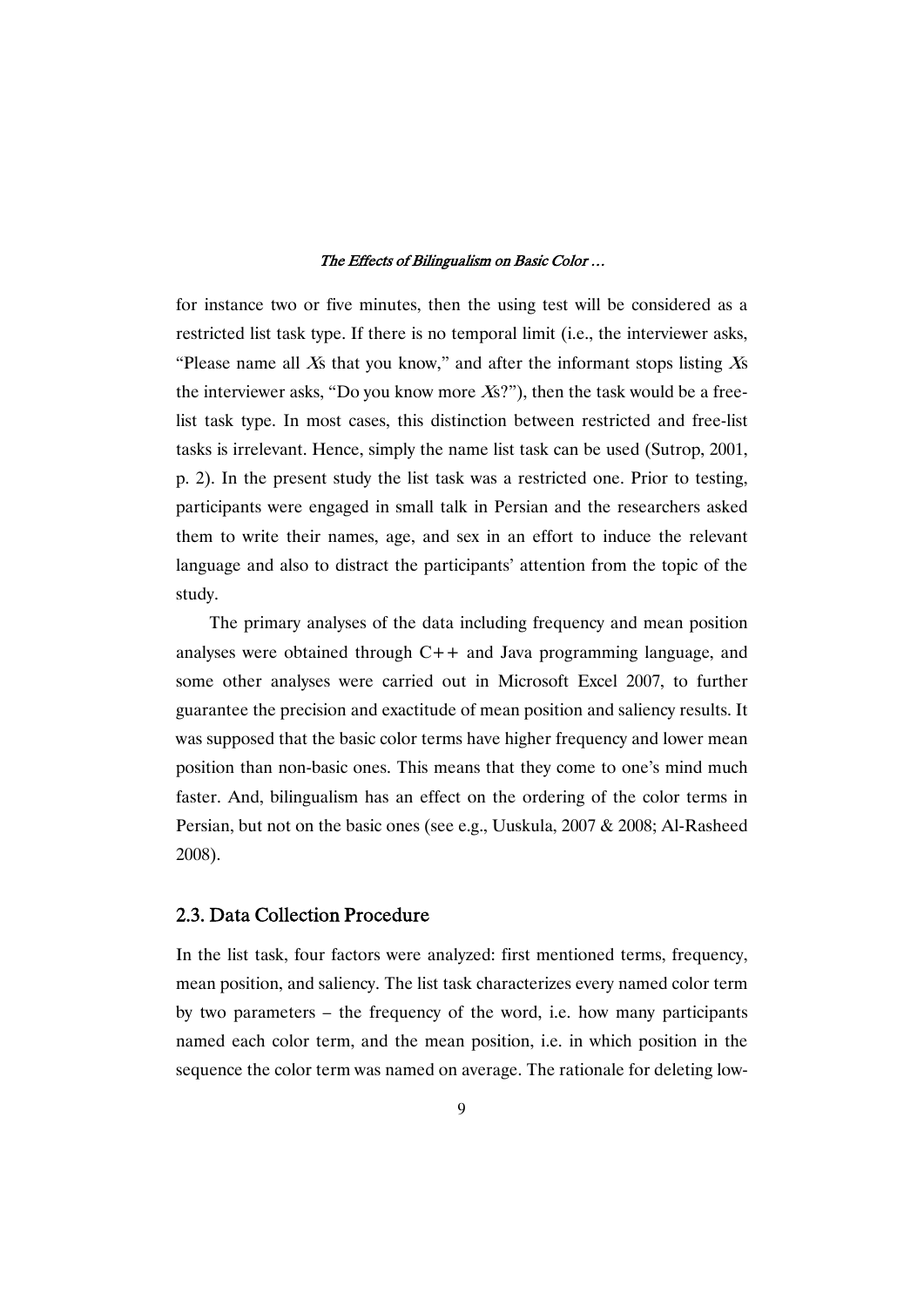frequency terms is that they are not in active use (in that language). The lowfrequency terms are either in passive use or are used only in some idiolects, like /kâhuyi/ (verde) and /sefide kasif/ (dirty white). Of course, a domain defined by deleting low-frequency terms (deleting arbitrarily or according to a natural break) contains many passive terms. Therefore, the second list task parameter, the mean position of a term, is also important for defining the terms in active use in a domain (Sutrop, 2001, p. 3). The mean position of a term is calculated only from individual lists containing that term. It is generally accepted that there is a good correlation between the frequency and mean rank of a term (i.e., the most frequent terms are named first and the terms that are named only by a few participants are named last) (Bousfield  $&$  Barclay, 1950).

In the present study on Persian BCTs, a new mean position was obtained based on the terms' value to have the exact results: in the way that the first term in a list has a higher value, comparing the length of that list  $(L)$ . For example the first term in a list with 13 terms, would have value 13, and the value of the last one would be 1; and the value of a non-mentioned term in the list would be 0. The formula of mean position by value would be as follows:

### $(P/L)$  by value =  $(L+1)$ -P

In which,  $P$  is position of a term and  $L$  is word length of the participants' list.

To establish (cognitively) the basic terms in a domain (in most cases these are morphologically simple, short, and native words) there are some criteria for ordering the terms and discriminating the salient group of basic terms from the non-basic ones. The frequency measure or the mean position of a term alone is not sufficient. Both measures give different sets of candidates for BCTs. For that reason, it seems the frequency and mean position of a term could be combined into a cognitive salience index, while salience mentions the two factors simultaneously (Sutrop, 2001, p. 4). Defining the basic color terms,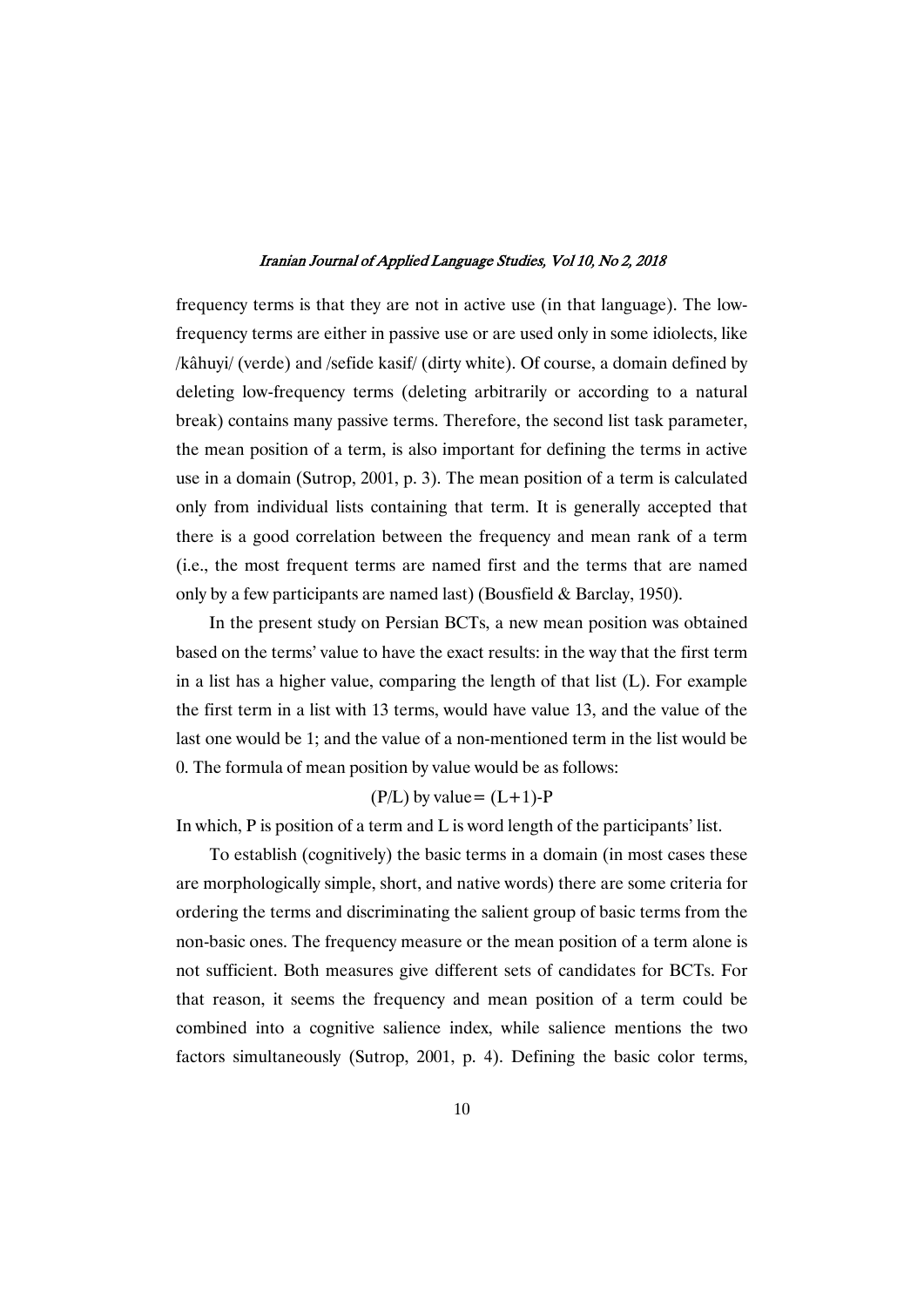Berlin and Kay wrote that indices of psychological salience included, among others, (1) a tendency to occur at the beginning of the elicited lists of color terms, (2) stability of reference across participants and across occasion of use, and  $(3)$  occurrence in the idiolects of all participants (Greenberg, 1969, p. 6). As Sutrop  $(2001, p.5)$  indicates, the formula for salience is as follows:  $S = F/(NmP)$ .

The dividend considers the frequency  $(F)$  with which a term is named in the list task. The divisor  $NmP$  considers the weight of the mean position  $(mP)$ in which the term is named, and N is the number of participants. If all participants have named a term  $(F=N)$  and the mean position of that term is 1, then the salience  $(S)$  is also 1 for that term. The cognitive salience index varied between 1 and 0.

The cognitive salience index gives comparable results between different investigations, as it does not depend on the length of the individual lists. To have more accurate results, the length of lists was mentioned in this study. It seems that the fourth term in a 4-term list is more salient than the  $20<sup>th</sup>$  term in a 30-term list. To include the length and rank factors in studies, Sutrop (1998 and 2000) obtained a new formula as follows:

 $S = (F/N)[(L - mP)/(L - 1)]$ 

The first factor, F/N, considers the frequency (F) with which a term is named in the list task and N is the number of participants. If all participants name a term, then this factor will be 1 for that term. The second factor, (L–  $\text{mP}$ /(L–1), considers the weight of the mean position (mP) in which the term is named; L is a parameter that takes into account the length of the lists (L is the mean length of the individual lists). If the mean position is 1, this factor is also 1. Calculating salience based on Sutrop (1998 and 2000) and comparing to Smith and Borgatti (1997), the results show the better correlation in the second one, in both mono and bilinguals; and because of the influence of frequency (as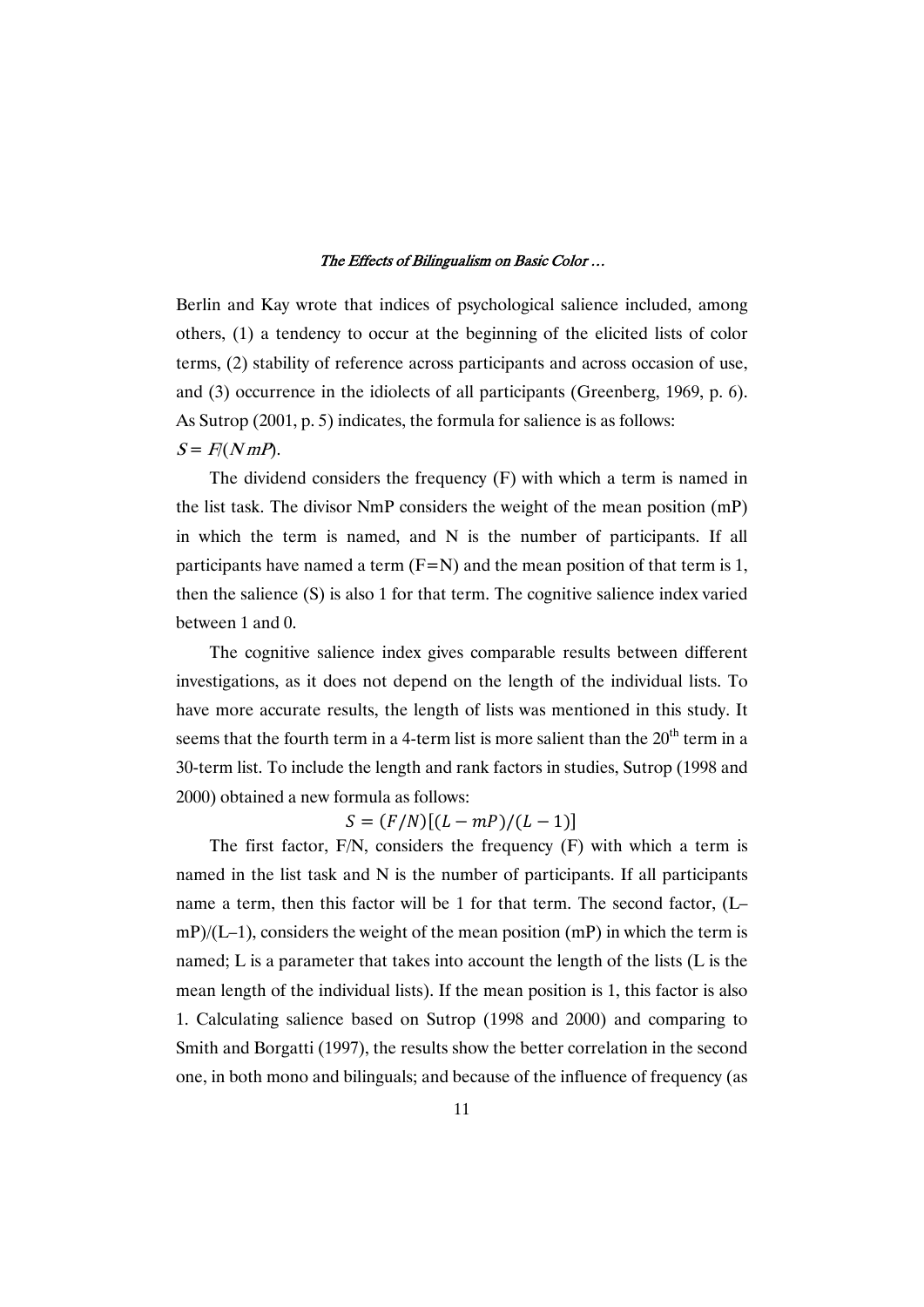a factor in being BCT), in this study the combination of both were obtained. Smith and Borgatti's (1997) formula is as follows ( $R =$  position of the term in each list):

$$
S = \left(\sum \left(\left(L_i - R_j + 1\right)/L_i\right)\right)/N
$$

In the present study the salience is named as the mixed (shown in table 5) one and obtained as:

$$
S_{mix} = \frac{F}{N} \sum \left( (L - R) + 1 \right) / L
$$

### 2.4. Data Analysis and Results

In this subsection, the findings of the mentioned test are presented. With the help of the mentioned factors, the data had been analyzed, which are presented separately and then integrated.

Some of the terms which are expressed by participants had variations, which are integrated for the easier analysis. The terms like /keremi/ (bisque), /lajani/ (yellow green), /yašmi/ (dark green), and /pesteyi/ (green yellow) were also mentioned /kerem/, /sabze-lajni/, /sabze-yašmi/, and /maqz-pesteyi/ or /pust-pesteyi/, respectively. /tusi/ (silver) and /xâkestari/ (gray) seems to be in lexical adaptation, but in this study they are taken as two separate terms, since some of the participants had mentioned both terms in their lists; it is also the case for /sorx/ (red) and /qermez/ (red). All of the terms which were different in lexical structure (but maybe the same as hue), had been taken as 2 single and separate words, like /âbi-tire/ (dark blue) and /âbi-nafti/ (corn flower blue), /qahveyi-tire/ (dark brown) and /qahveyi-suxte/ (coffee). The terms that were listed only by a single informant or by very few participants considered as accidental/occasional terms.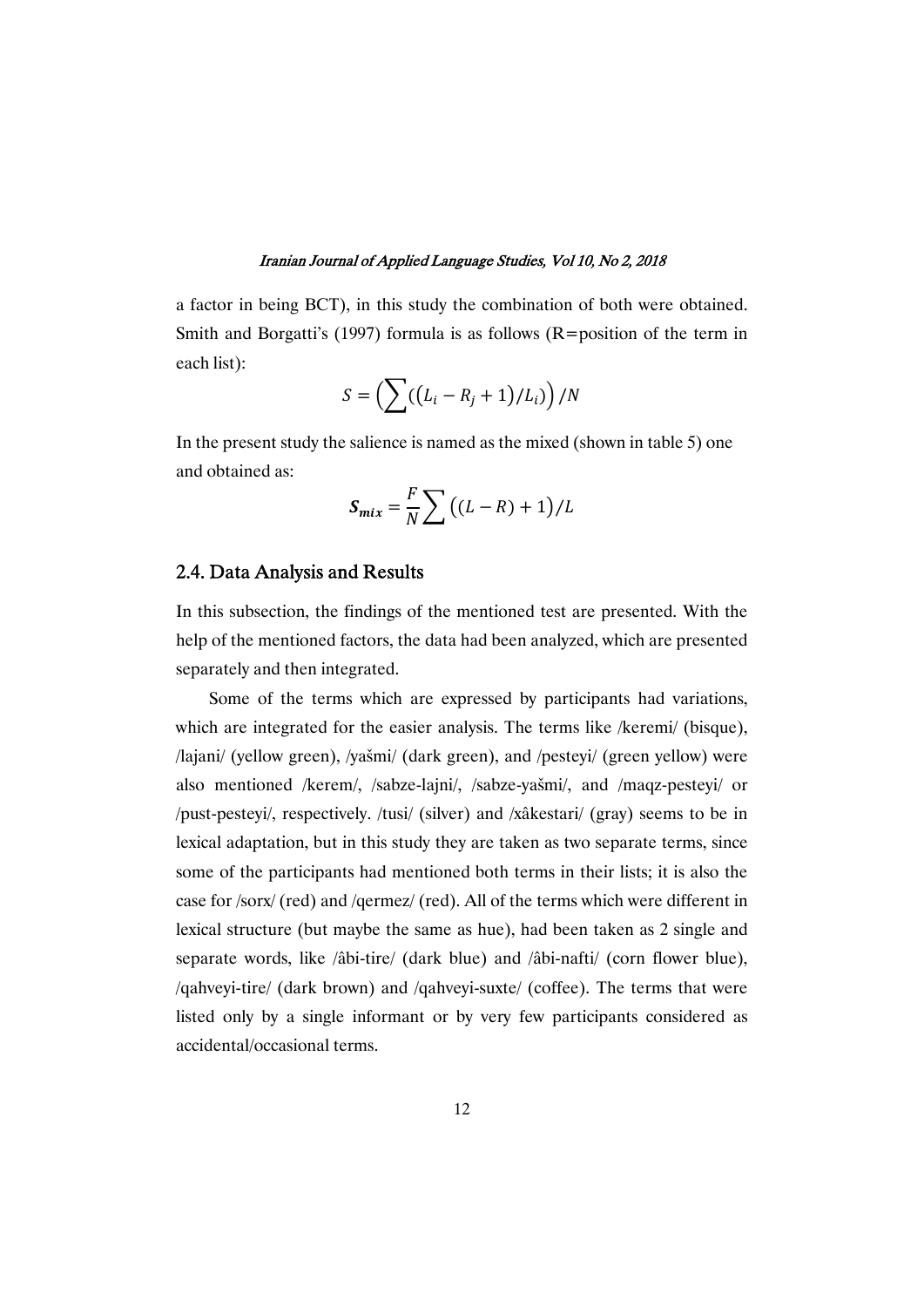Entirely, the participants ( $N=240$ ) offered 3313 terms, with the mean of 13.80 terms for each. Bilinguals mentioned 1456 terms, hence the mean was 12.13 (ranged from 4 to 23) and monolinguals mentioned 1857, and the mean for them was  $15.47$  (ranged from 4 to 34); hence the mean for the respondents whose mother tongue was Persian (i.e., monolinguals) was 3.3 terms more. From a psychological point of view, it is interesting to note that children (from the participants) offered the colors with some expressions like /por-rang/ (strong), /kam-rang/(pale), /rowšan/(light), and /tire/(dark) for pointing the hues of those colors; adults - the university students in this study – offered new and single words for those hues. This is due to children language development, which is much slower than their cognitive development (actually, the child could distinguish the colors like an adult, or much better, but did not have any terms for some of those hues).

Table 1 presents all the color terms that the participants named first in the list. The color term, most frequently mentioned first by both bilinguals and monolinguals, was *germez* 'red'. It was followed by *âbi* 'blue', for both. As indicated, the first five terms mentioned by monolinguals and bilinguals are the same in order, and this is the first effect of the mother tongue on BCTs. These terms are 85.8 % of the first place terms in monolinguals and 87.5 % in bilinguals, as a total. It means the BCTs will not change by the first language (which is in the same language family). This is the study's hypothesis, which will be verified in the following sections. The glosses for the terms are from *Abadis* Online Dictionary (Group Abadis), and p30-iliya weblog (Iliya).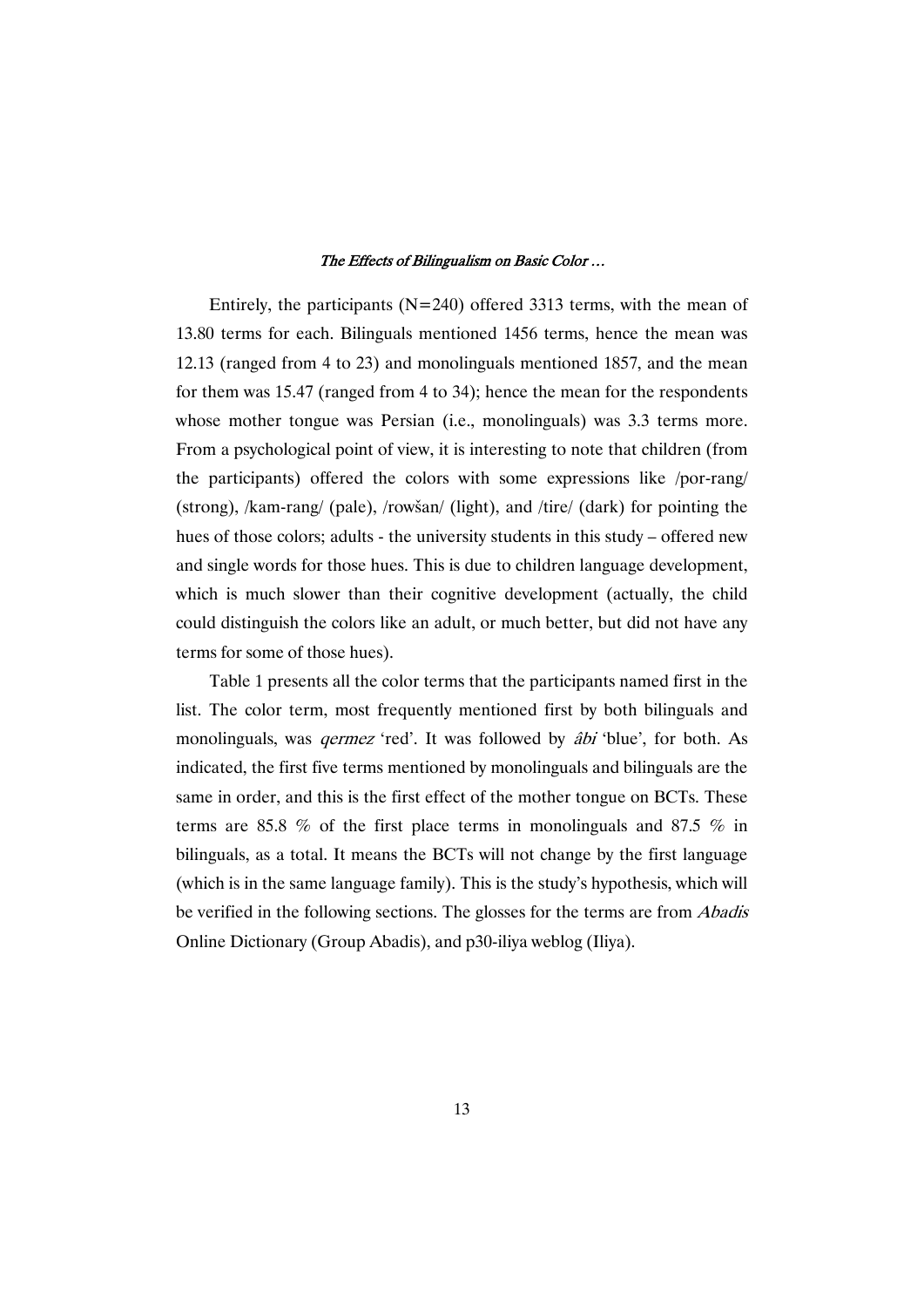| Table1. The First Offered Color Terms in the List Task |                                      |                          |                |                |                               |                          |                                       |                                                |                                          |                          |                     |
|--------------------------------------------------------|--------------------------------------|--------------------------|----------------|----------------|-------------------------------|--------------------------|---------------------------------------|------------------------------------------------|------------------------------------------|--------------------------|---------------------|
|                                                        |                                      |                          |                | Mono           |                               |                          |                                       |                                                | Bi                                       |                          |                     |
| Term                                                   | <b>Gloss</b>                         | College                  |                |                | School                        |                          | College                               |                                                | School                                   |                          |                     |
|                                                        |                                      | M                        | F              | M              | F                             | Total                    | M                                     | F                                              | M                                        | F                        | Total               |
| Âbi                                                    | Blue                                 | 13                       | 8              | 8              | $\mathbf{1}$                  | 30                       | 9                                     | 10                                             | $\overline{4}$                           | $\overline{7}$           | 30                  |
| Oermez                                                 | Red                                  | 7                        | 8              | 10             | 7                             | 32                       | 6                                     | $\overline{4}$                                 | 9                                        | 11                       | 31                  |
| Sabz                                                   | Green                                | 3                        | 3              | 5              | 11                            | 22                       | 3                                     | 7                                              | 4                                        | 7                        | 21                  |
| Siyâh                                                  | <b>Black</b>                         | $\overline{\phantom{a}}$ | $\overline{2}$ | -              | 1                             | 3                        | $\overline{c}$                        | $\overline{c}$                                 | $\overline{\phantom{a}}$                 | $\overline{\phantom{a}}$ | $\overline{4}$      |
| Zard                                                   | Yellow                               | 3                        | $\overline{c}$ | $\overline{c}$ | 3                             | 10                       | 4                                     | $\blacksquare$                                 | 6                                        | $\overline{2}$           | 12                  |
| Sefid                                                  | White                                | 3                        | $\mathbf{1}$   | $\overline{4}$ | $\mathbf 1$                   | 9                        | 3                                     | 5                                              | 3                                        | -                        | 11                  |
| Banafš                                                 | Purple                               | 1                        | $\overline{c}$ | 1              | 1                             | 5                        | $\overline{c}$                        | L,                                             | $\overline{a}$                           |                          | $\overline{c}$      |
| Surati<br>Tusi<br>Yâsi                                 | Pink<br>Grey<br>Magnolia             |                          | 1              |                | 5<br>$\overline{\phantom{0}}$ | 5<br>$\blacksquare$<br>1 | $\overline{a}$<br>$\overline{a}$<br>- | $\overline{\phantom{a}}$                       | $\mathbf{1}$                             | $\overline{c}$           | $\overline{c}$<br>1 |
| Sormeyi                                                | Dark Blue                            |                          | 1              | -              | $\overline{\phantom{0}}$      | 1                        | $\overline{a}$                        |                                                |                                          |                          |                     |
| Pustpiyâzi<br>Širi                                     | Floral white<br>Light yellow<br>Wine |                          | $\overline{a}$ |                | -                             | $\blacksquare$           | 1<br>$\overline{a}$                   | $\blacksquare$<br>$\overline{c}$               | $\overline{\phantom{a}}$                 | -                        | 1<br>$\overline{c}$ |
| Šarâbi                                                 | Mouse-colored                        |                          |                |                |                               |                          | $\overline{\phantom{0}}$              |                                                | $\overline{2}$                           | -                        | $\overline{c}$      |
| Muši<br>NârenjiZere                                    | Orange<br>Crimson                    |                          | -              |                | -                             |                          | -<br>$\overline{a}$                   | $\qquad \qquad \blacksquare$<br>$\blacksquare$ | $\overline{\phantom{a}}$<br>$\mathbf{1}$ | 1<br>-                   | 1<br>1              |
| ški<br>Arqavâni                                        | medium violet<br>red                 |                          | 1<br>1         | -              | $\overline{\phantom{0}}$      | 1<br>1                   | -                                     | $\overline{\phantom{a}}$                       | $\overline{\phantom{a}}$                 | -                        |                     |

Table 2a shows the naming frequency, and mean position for color terms offered by more than 10% of participants in the list task, for each group in a single box, and table 2b shows those in total. The terms with less than 10 per cent are not in the list because the tendency is that the lower the frequency is, the term will be far from basic.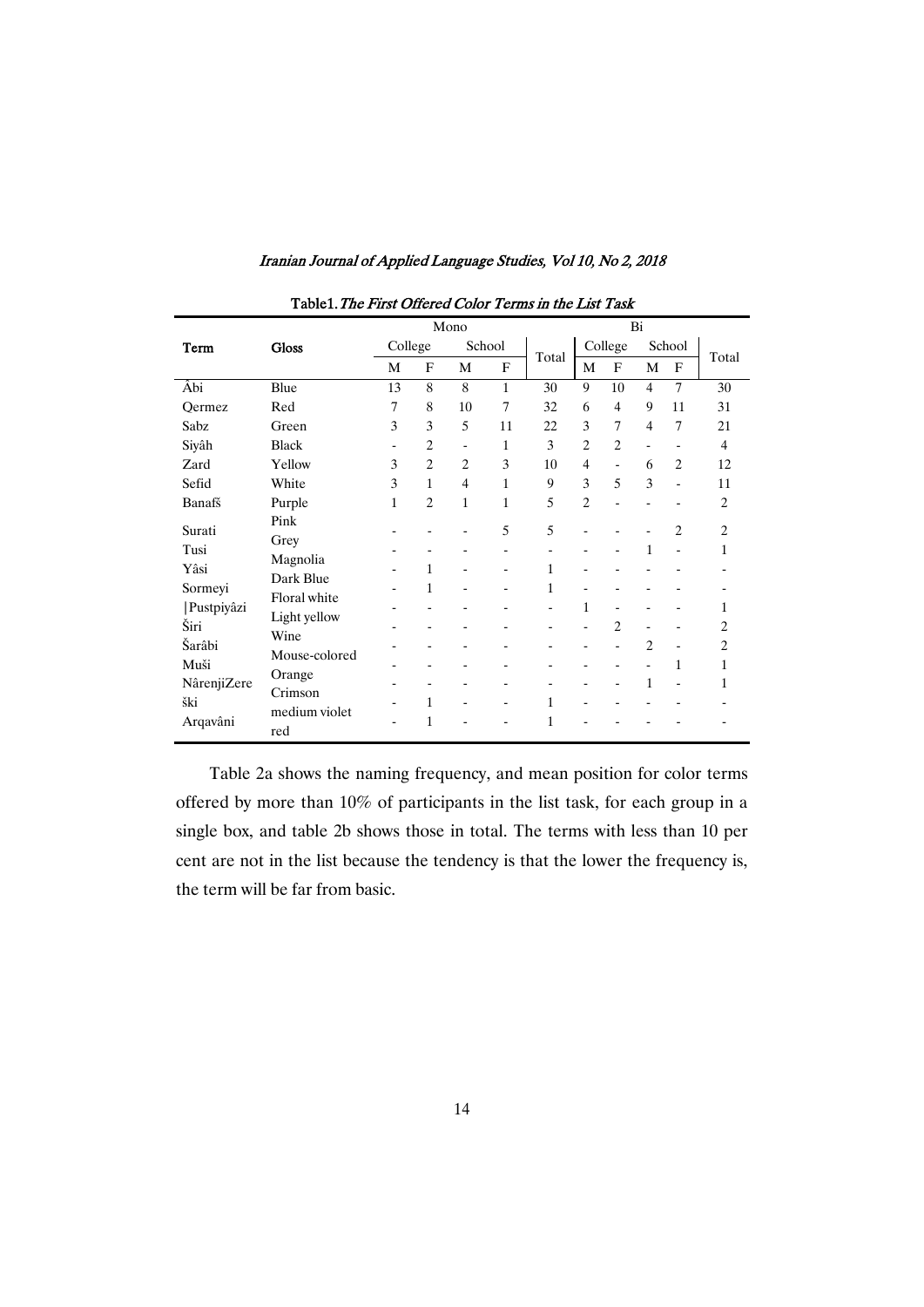|                   |                      |                  | Mono                     |                  |                |                  | Bilingual      |                  |                |
|-------------------|----------------------|------------------|--------------------------|------------------|----------------|------------------|----------------|------------------|----------------|
| Terms             | Gloss                | School           |                          |                  | College        |                  | school         |                  | college        |
|                   |                      | $\mathbf f$      | mp                       | $\mathbf f$      | mp             | $\mathbf f$      | mp             | $\mathbf f$      | mp             |
| Âbi               | Blue                 | 57               | 4.97                     | 60               | 2.795          | 56               | 3.48           | 57               | 2.48           |
| Oermez            | Red                  | 57               | 3.485                    | 59               | 3.27           | 59               | 2.745          | 58               | 4.08           |
| Sabz              | Green                | 58               | 3.775                    | 57               | 5.055          | 55               | 3.77           | 56               | 5.44           |
| Siyâh             | <b>Black</b>         | 57               | 7.255                    | 59               | 7.43           | 35               | 7.05           | 59               | 6.67           |
| Zard              | Yellow               | 53               | 5.47                     | 56               | 5.42           | 41               | 3.935          | 57               | 5.98           |
| Sefid             | White                | 56               | 7.465                    | 54               | 8.335          | 42               | 6.47           | 54               | 6.475          |
| Banafš            | Purple               | 53               | 6.575                    | 48               | 6.67           | 33               | 5.895          | 47               | 7.075          |
| Qahveyi           | <b>Brown</b>         | 50               | 9.85                     | 51               | 10.675         | 37               | 6.09           | 56               | 8.425          |
| Nârenji           | Orange               | 54               | 6.5                      | 54               | 9.09           | 43               | 5.56           | 45               | 9.585          |
| Surati            | Pink                 | 56               | 6.835                    | 46               | 8.925          | 44               | 6.05           | 43               | 7.455          |
| Sormeyi           | Dark blue            | 14               | 13.435                   | 35               | 12.27          | 6                | 5.58           | 23               | 10.625         |
| Tusi              | Dark gray            | 30               | 10.015                   | 30               | 12.325         | 23               | 7.84           | 29               | 10.58          |
| Keremi            | Bisque               | 35               | 8.65                     | 32               | 12.64          | 14               | 9              | 10               | 6.7            |
| Xâkestari         | Gray                 | 10               | 6.35                     | 25               | 10.725         | $\overline{0}$   | $\blacksquare$ | 30               | 9.705          |
| Nili              | Dodger blue          | 20               | 7.265                    | 26               | 9.39           | $\mathbf{0}$     | $\overline{a}$ | 20               | 9.32           |
| Noqreyi           | Light gray           | 10               | 4.95                     | 23               | 13.86          | 10               | 7.915          | 19               | 13.355         |
| Yašmi             | Dark green           | $\boldsymbol{0}$ | $\overline{a}$           | 15               | 13.61          | $\mathbf{0}$     | ÷,             | 15               | 9.58           |
| Yâsi              | Magnolia             | $\boldsymbol{0}$ | $\overline{a}$           | 19               | 11.71          | $\theta$         | $\overline{a}$ | 12               | 5.75           |
| Talâyi            | Golden               | 37               | 9.14                     | 23               | 15.5           | 7                | 3.64           | 16               | 12.915         |
| Zereški           | Crimson              | 5                | 6.5                      | 12               | 13.685         | $\overline{0}$   | $\overline{a}$ | $\overline{0}$   | $\overline{a}$ |
| Bež               | Beige                | $\boldsymbol{0}$ | $\frac{1}{2}$            | 15               | 15.85          | $\boldsymbol{0}$ | $\overline{a}$ | 6                | 7.915          |
| Firuzeyi          | Aqua                 | $\boldsymbol{0}$ | ÷,                       | 12               | 10.125         | $\mathbf{0}$     | $\overline{a}$ | 5                | 3.1            |
| Fosfori           | Phosphoric           | $\boldsymbol{0}$ | ÷                        | 10               | 7              | $\overline{0}$   | ÷              | $\boldsymbol{0}$ | L.             |
| Nokmedâdi         | Charcoal             | $\boldsymbol{0}$ | ÷,                       | 10               | 14.58          | $\boldsymbol{0}$ | ÷,             | 12               | 12.165         |
| Arqavâni          | Medium violet<br>red | $\boldsymbol{0}$ | $\overline{a}$           | 11               | 10.48          | $\boldsymbol{0}$ | $\overline{a}$ | $\overline{4}$   | 6.125          |
| Sorxâbi           | Fuchsia              | $\boldsymbol{0}$ | ÷,                       | 14               | 11.325         | $\mathbf{0}$     | ÷.             | 6                | 6.75           |
| Ŝiri              | Light yellow         | $\boldsymbol{0}$ | ÷,                       | 11               | 15.085         | $\boldsymbol{0}$ | ÷,             | 10               | 4.75           |
| Golbehi           | Salmon pink          | $\overline{0}$   | $\overline{a}$           | 6                | 6              | $\boldsymbol{0}$ | $\overline{a}$ | $\overline{7}$   | 6.14           |
| Zeytuni           | Olive green          | $\boldsymbol{0}$ | ÷,                       | 6                | 11.58          | $\boldsymbol{0}$ | ÷,             | 6                | 7.415          |
| Pesteyi           | Green yellow         | $\overline{0}$   |                          | 5                | 5.6            | $\overline{0}$   | $\overline{a}$ | $\overline{4}$   | 7.25           |
| Limuyi            | Lemon0colored        | $\boldsymbol{0}$ | ÷,                       | $\tau$           | 6.285          | $\boldsymbol{0}$ | $\overline{a}$ | $\overline{4}$   | 6              |
| Mesi              | Copper               | $\boldsymbol{0}$ | $\overline{a}$           | 5                | 7.3            | $\boldsymbol{0}$ | ÷.             | $\boldsymbol{0}$ | L.             |
| Šokolâti          | Chocolate            | $\boldsymbol{0}$ | $\overline{\phantom{a}}$ | $\overline{4}$   | 8              | $\overline{0}$   | ÷              | $\boldsymbol{0}$ | ÷              |
| <b>Abi0k</b>      | Pale blue            | 5                | 4.1                      | $\boldsymbol{0}$ | ÷,             | $\boldsymbol{0}$ | ÷,             | $\boldsymbol{0}$ | ä,             |
| Åbi0 <sub>p</sub> | Strong blue          | 6                | 6.83                     | $\overline{0}$   | $\overline{a}$ | $\boldsymbol{0}$ | $\overline{a}$ | $\boldsymbol{0}$ | $\blacksquare$ |
| Sabz0k            | Pale green           | 5                | 7.1                      | $\overline{0}$   | ÷,             | $\mathbf{0}$     | ÷,             | $\boldsymbol{0}$ |                |
| Lajani            | Yellow green         | 5                | 5.6                      | $\boldsymbol{0}$ | ÷,             | $\boldsymbol{0}$ | ÷,             | $\boldsymbol{0}$ | ä,             |
| Xardali           | Mustard              | $\boldsymbol{0}$ | $\overline{a}$           | $\overline{0}$   | $\overline{a}$ | $\overline{0}$   | $\overline{a}$ | $\overline{4}$   | 6              |
| Lâjevardi         | Azure                | $\theta$         | $\blacksquare$           | $\theta$         | $\overline{a}$ | $\theta$         | $\overline{a}$ | 4                | 5.5            |

Table 2a. Frequency and Mean Position for more than  $10\%$  (=4)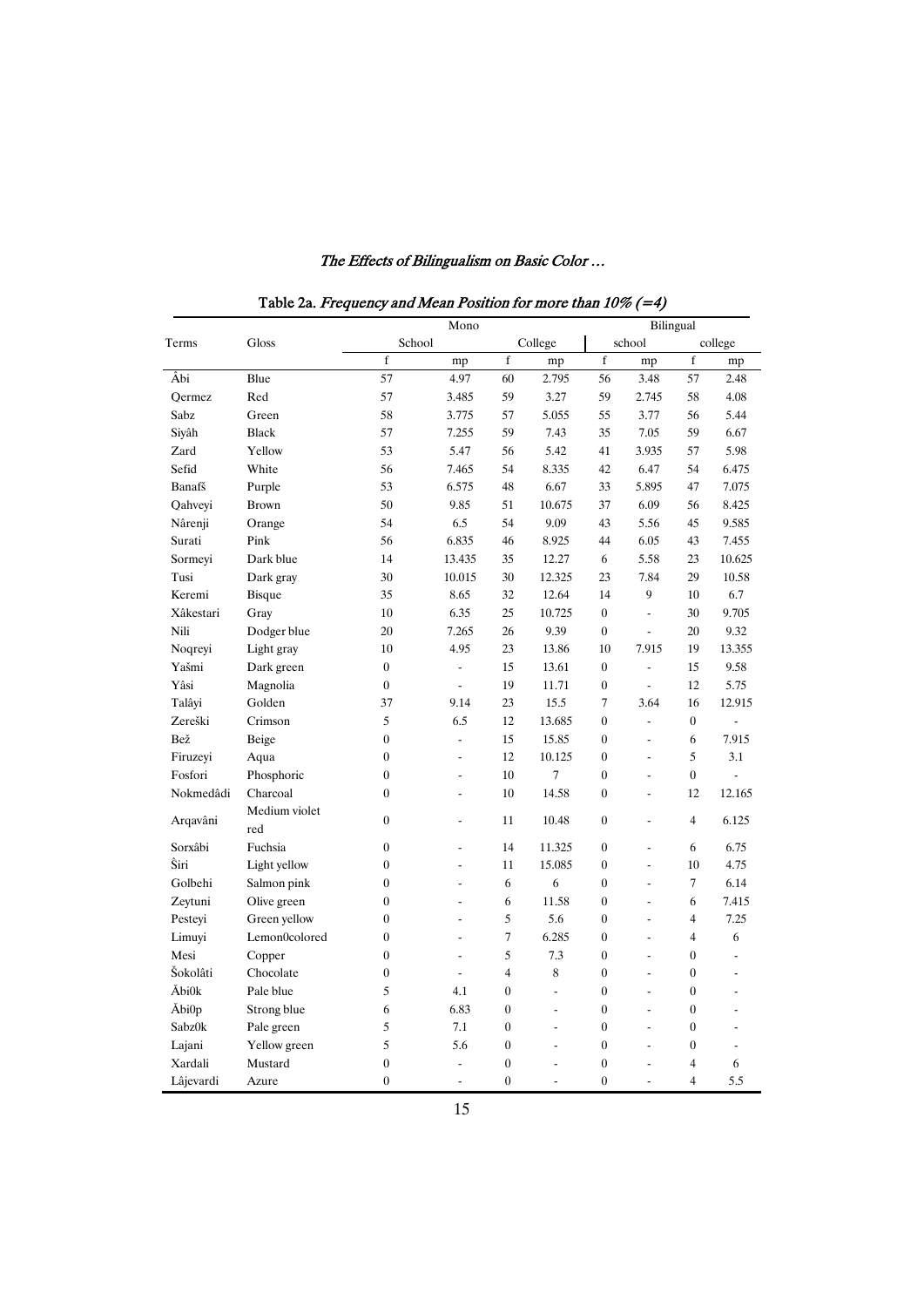| Terms     | Gloss         |                          | Mono  | Bi                       |                          |  |
|-----------|---------------|--------------------------|-------|--------------------------|--------------------------|--|
|           |               | $\mathbf f$              | mp    | $\mathbf f$              | mp                       |  |
| Âbi       | Blue          | 117                      | 3.88  | 113                      | 2.98                     |  |
| Oermez    | Red           | 116                      | 3.38  | 117                      | 3.41                     |  |
| Sabz      | Green         | 115                      | 4.41  | 111                      | 4.61                     |  |
| Siyâh     | <b>Black</b>  | 116                      | 7.36  | 94                       | 6.77                     |  |
| Zard      | Yellow        | 109                      | 5.43  | 98                       | 5.17                     |  |
| Sefid     | White         | 110                      | 7.92  | 96                       | 6.50                     |  |
| Banafš    | Purple        | 101                      | 6.66  | 80                       | 6.60                     |  |
| Qahveyi   | <b>Brown</b>  | 101                      | 10.30 | 93                       | 7.49                     |  |
| Nârenji   | Orange        | 108                      | 7.75  | 88                       | 7.61                     |  |
| Surati    | Pink          | 102                      | 7.72  | 87                       | 6.73                     |  |
| Sormeyi   | Dark blue     | 49                       | 12.61 | 32                       | 10.81                    |  |
| Tusi      | Dark gray     | 60                       | 11.13 | 52                       | 9.61                     |  |
| Keremi    | <b>Bisque</b> | 67                       | 10.85 | 27                       | 10.85                    |  |
| Xâkestari | Gray          | 36                       | 11.25 | 30                       | 9.66                     |  |
| Nili      | Dodger blue   | 46                       | 8.08  | 23                       | 8.30                     |  |
| Noqreyi   | Light gray    | 35                       | 12.88 | 29                       | 11.48                    |  |
| Yašmi     | Dark green    | 15                       | 13.6  | 15                       | 9.53                     |  |
| Yâsi      | Magnolia      | 21                       | 11.71 | 17                       | 11.29                    |  |
| Talâyi    | Golden        | 60                       | 11.78 | 26                       | 10.53                    |  |
| Nokmedâdi | Charcoal      | $\overline{\phantom{a}}$ |       | 13                       | 11.61                    |  |
| Zereški   | Crimson       | 19                       | 13.15 | $\overline{\phantom{a}}$ | $\overline{\phantom{0}}$ |  |
| Bež       | Beige         | 15                       | 15.8  | $\overline{\phantom{a}}$ | $\overline{\phantom{a}}$ |  |
| Firuzeyi  | Aqua          | 12                       | 10.91 |                          |                          |  |
| Fosfori   | Phosphoric    | 13                       | 13.38 |                          |                          |  |
| Sorxâbi   | Fuchsia       | 17                       | 11.17 |                          |                          |  |
| Golbehi   | Salmon pink   | 12                       | 12.16 |                          |                          |  |
| Sabz-k    | Pale green    | 12                       | 11.58 |                          |                          |  |
| Lajani    | Yellow green  | 12                       | 13.41 | $\overline{a}$           | $\overline{\phantom{0}}$ |  |

Iranian Journal of Applied Language Studies, Vol 10, No 2, 2018

Table 2b. Frequency and Mean Position for more than  $10\%$  (=12) in total

16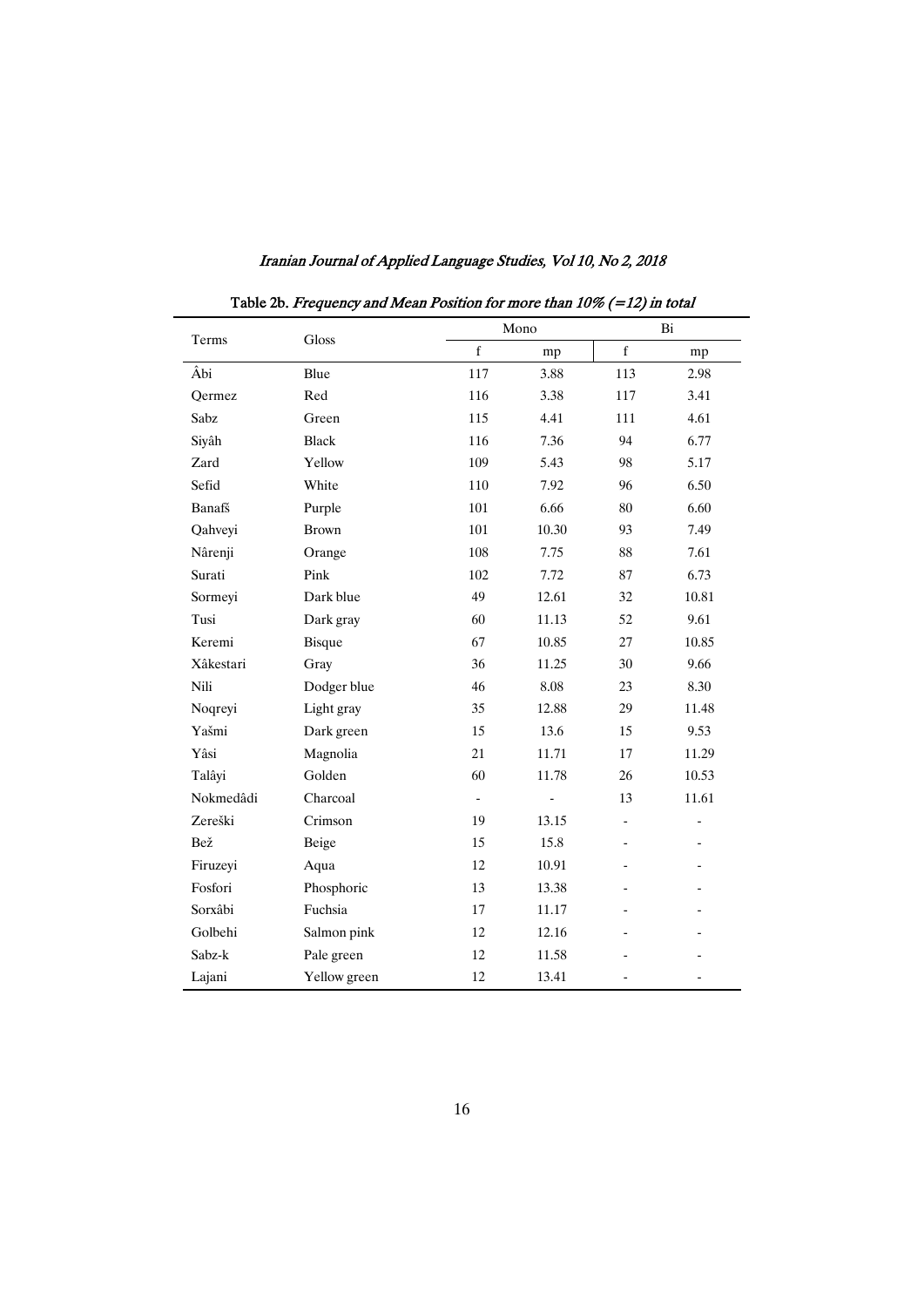The more frequent terms, with lower mean positions are the candidates of BCTs, since the basic terms come to one's mind faster (lower mean position) and being used more frequently (higher frequency). The first ten terms in table 2b are the candidate, since more than half of the participants mentioned them in their list.

Table 3 shows all kinds of mP; the  $2^{nd}$  way of taking mP is by dividing position of a term  $(P)$  into the length of that list  $(L)$ .

|           |              | mP        |         | Mean of $(P/L)$ |         |           | Mean of $(P/L)$ by value |  |  |
|-----------|--------------|-----------|---------|-----------------|---------|-----------|--------------------------|--|--|
| Term      | <b>Gloss</b> | Mono-ling | Bi-ling | Mono-ling       | Bi-ling | Mono-ling | Bi-ling                  |  |  |
| Âbi       | Blue         | 3.88      | 2.98    | 0.2678          | 0.2780  | 12.51     | 10.35                    |  |  |
| Oermez    | Red          | 3.38      | 3.41    | 0.2244          | 0.2929  | 13.33     | 9.74                     |  |  |
| Sabz      | Green        | 4.41      | 4.61    | 0.3043          | 0.3821  | 12.04     | 8.65                     |  |  |
| Siyâh     | Black        | 7.36      | 6.77    | 0.4919          | 0.5494  | 9.32      | 7.32                     |  |  |
| Zard      | Yellow       | 5.43      | 5.17    | 0.3654          | 0.4176  | 11.18     | 8.68                     |  |  |
| Sefid     | White        | 7.92      | 6.50    | 0.5192          | 0.5438  | 8.81      | 7.43                     |  |  |
| Banafš    | Purple       | 6.66      | 6.60    | 0.4488          | 0.5392  | 9.86      | 7.32                     |  |  |
| Oahvevi   | <b>Brown</b> | 10.30     | 7.49    | 0.6581          | 0.5676  | 6.75      | 6.66                     |  |  |
| Nârenji   | Orange       | 7.75      | 7.61    | 0.5168          | 0.6085  | 8.94      | 5.84                     |  |  |
| Surati    | Pink         | 7.72      | 6.73    | 0.4992          | 0.5601  | 9.29      | 6.86                     |  |  |
| Tusi      | Dark gray    | 11.13     | 9.61    | 0.6718          | 0.7134  | 6.66      | 4.98                     |  |  |
| Xâkestari | Gray         | 11.25     | 9.66    | 0.6861          | 0.6503  | 6.33      | 6.33                     |  |  |

Table 3. Three kinds of Mean Position

Since the range of the  $2<sup>nd</sup>$  kind of mP is decimal, the graph for the 3 kinds are separated into (a, and b). In Figure 2a, the  $1<sup>st</sup>$  and  $3<sup>rd</sup>$  kinds are compared, which are in range more than decimal digits. Figure 2b shows the  $2<sup>nd</sup>$  kind, which has decimal differences.

As it is presented, the  $3<sup>rd</sup>$  kind shows more accurate understanding of mP; because in all the length of the trend in the graph, the value of mP for bilinguals is less than monolinguals and this trend is without any exception. In those 2 kinds, however, this difference must be contrariwise, i.e. the degree value of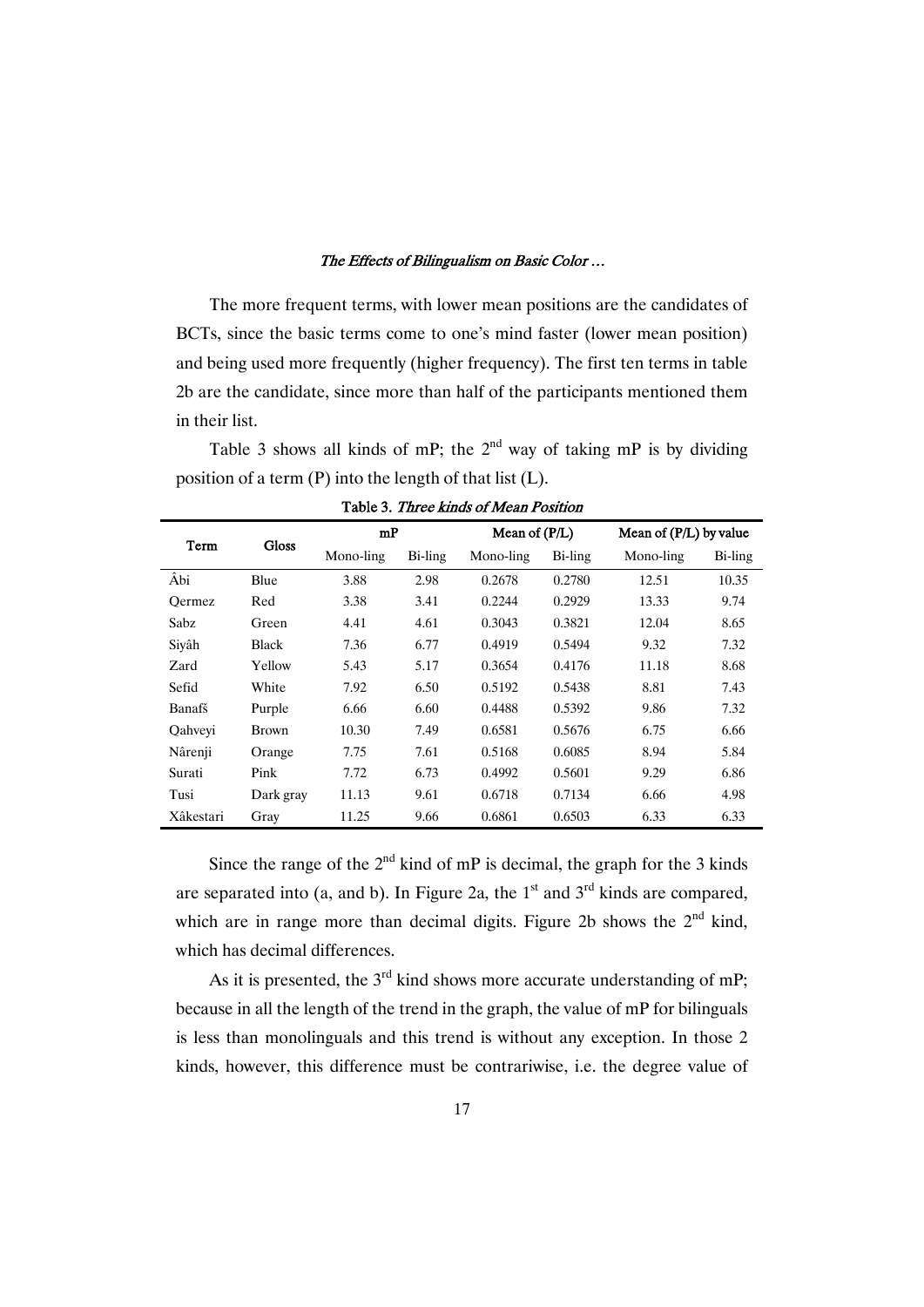bilinguals must be higher than monolinguals; there are 2 points of exceptions, which cannot be ignored. Therefore it is essential to mention that "value of the terms" determines mP optimally.



Figure 2a. Kinds of Mp



Figure 2b. Kinds of Mp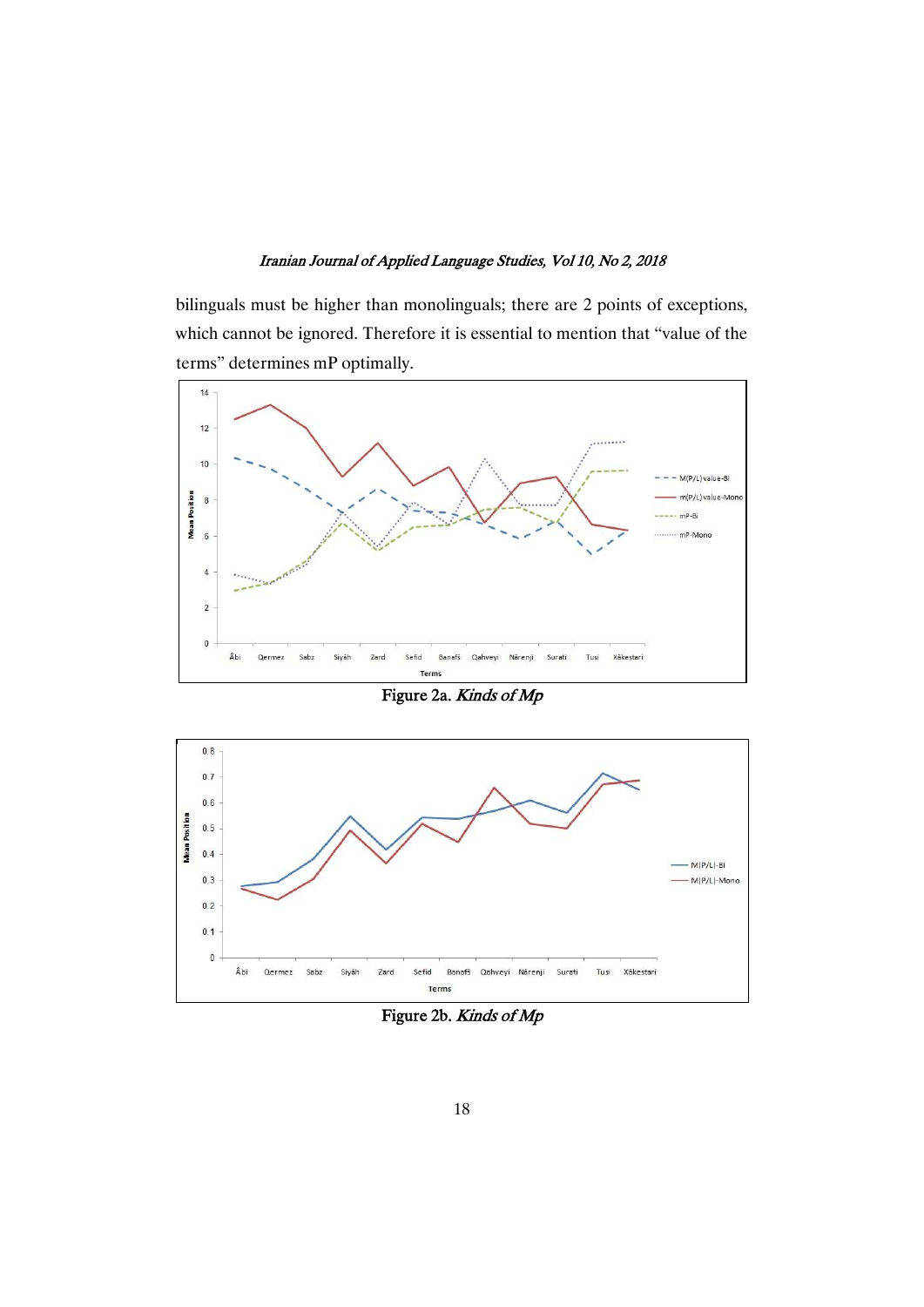Table 4 shows the saliency, based on Sutrop (2001).

|           |                   | Saliency  |         |
|-----------|-------------------|-----------|---------|
| Term      | <b>Gloss</b>      | Mono-ling | Bi-ling |
| Âbi       | Blue              | 0.2512    | 0.3159  |
| Oermez    | Red               | 0.2859    | 0.2859  |
| Sabz      | Green             | 0.2173    | 0.2006  |
| Siyâh     | <b>Black</b>      | 0.1313    | 0.1157  |
| Zard      | Yellow            | 0.1672    | 0.1579  |
| Sefid     | White             | 0.1157    | 0.1230  |
| Banafš    | Purple            | 0.1263    | 0.1010  |
| Qahveyi   | <b>Brown</b>      | 0.0817    | 0.1034  |
| Nârenji   | Orange            | 0.1161    | 0.0963  |
| Surati    | Pink              | 0.1101    | 0.1077  |
| Tusi      | <b>Light Gray</b> | 0.0449    | 0.0450  |
| Xâkestari | Gray              | 0.0266    | 0.0258  |

| Table 4. Saliency (Sutrop, 2001) |  |  |  |  |  |
|----------------------------------|--|--|--|--|--|
|----------------------------------|--|--|--|--|--|

Table 5 shows the saliency, based on the  $S_{mix}$  formula.

| Table 5. Saliency (mix).         |                   |           |         |  |  |  |  |  |  |  |
|----------------------------------|-------------------|-----------|---------|--|--|--|--|--|--|--|
| Saliency<br><b>Gloss</b><br>Term |                   |           |         |  |  |  |  |  |  |  |
|                                  |                   | Mono-ling | Bi-ling |  |  |  |  |  |  |  |
| Âbi                              | Blue              | 0.753     | 0.721   |  |  |  |  |  |  |  |
| Oermez                           | Red               | 0.788     | 0.761   |  |  |  |  |  |  |  |
| Sabz                             | Green             | 0.703     | 0.607   |  |  |  |  |  |  |  |
| Siyâh                            | <b>Black</b>      | 0.538     | 0.322   |  |  |  |  |  |  |  |
| Zard                             | Yellow            | 0.581     | 0.446   |  |  |  |  |  |  |  |
| Sefid                            | White             | 0.461     | 0.352   |  |  |  |  |  |  |  |
| Banafš                           | Purple            | 0.430     | 0.246   |  |  |  |  |  |  |  |
| Qahveyi                          | <b>Brown</b>      | 0.289     | 0.303   |  |  |  |  |  |  |  |
| Nârenji                          | Orange            | 0.447     | 0.258   |  |  |  |  |  |  |  |
| Surati                           | Pink              | 0.410     | 0.270   |  |  |  |  |  |  |  |
| Tusi                             | <b>Light Gray</b> | 0.097     | 0.068   |  |  |  |  |  |  |  |
| Xâkestari                        | Gray              | 0.033     | 0.026   |  |  |  |  |  |  |  |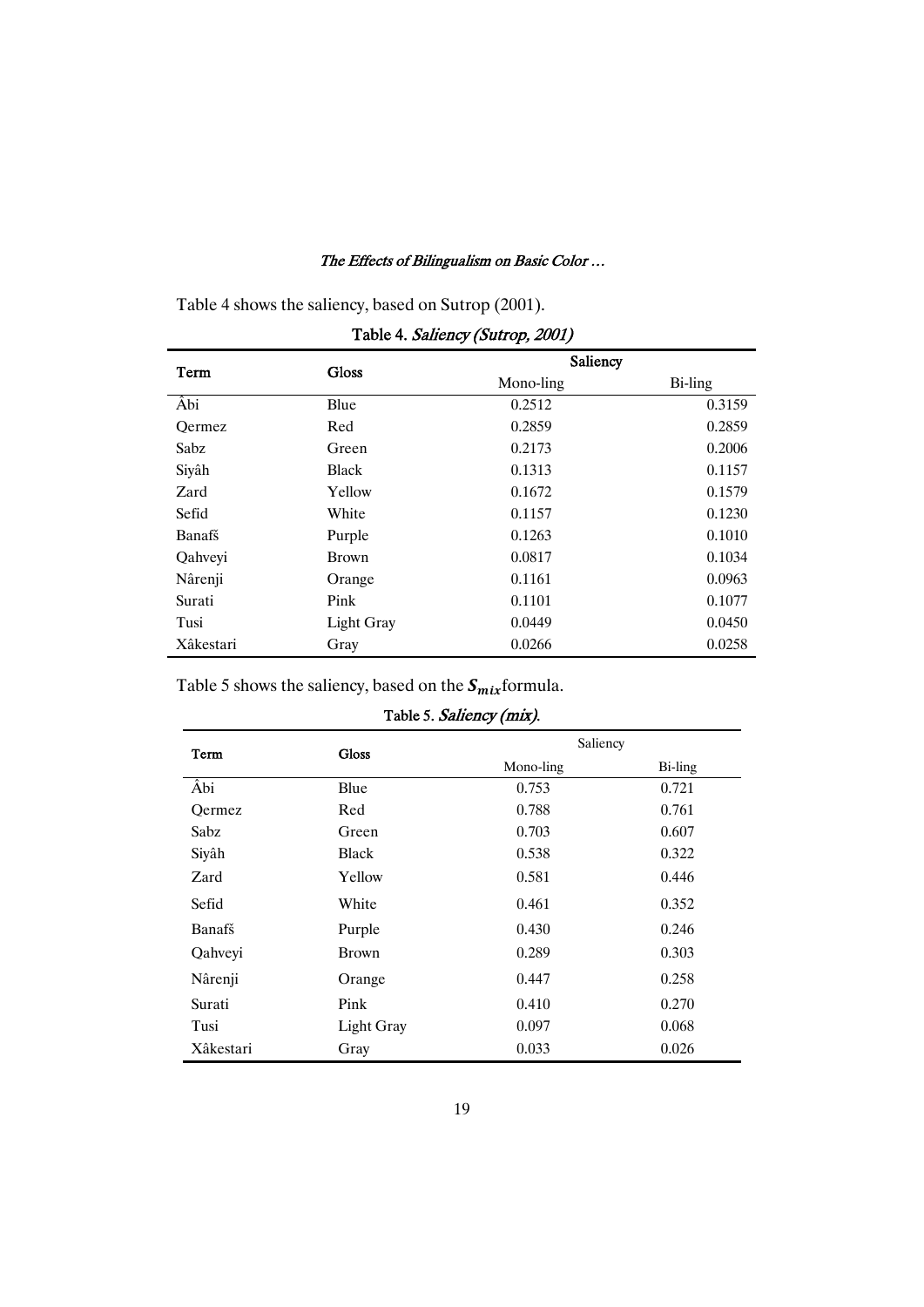In Figure 3, the 2 kinds of salience indices, i.e. Sutrop  $(2001)$  and mix are compared, which shows that bilinguals' degree is less than monolinguals'. In 2 points, this trend is contrariwise (those points in Figure 2) in both kinds. The mix salience's diagram shows the trend of differences of bilinguals and monolinguals' salience better in the whole route; hence the mix formula could be said as a better choice for achieving BCTs.



Figure 3. Linear Chart, Comparing 2 Kinds of Salience Index

The graphs in the study show the same thing, as the results, however the smaller degree of mean position and saliency in all the length of bilinguals' graph, comparing to monolinguals, show that bilinguals use BCTs less than monolinguals and the orders of Persian BCTs are the same for them.

In statistical analysis, there are 2 kinds of analyses: hurdle model and scale model. In hurdle model, based on having or lacking the value of any factor, a term will have + or -, respectively. At last, the values summed up to being concluded. In the  $2<sup>nd</sup>$  model, which has two kinds of ordinal and internal, the ranks of the terms are mentioned. The models' difference is that in scale model the range of the difference of each term to another term in another rank could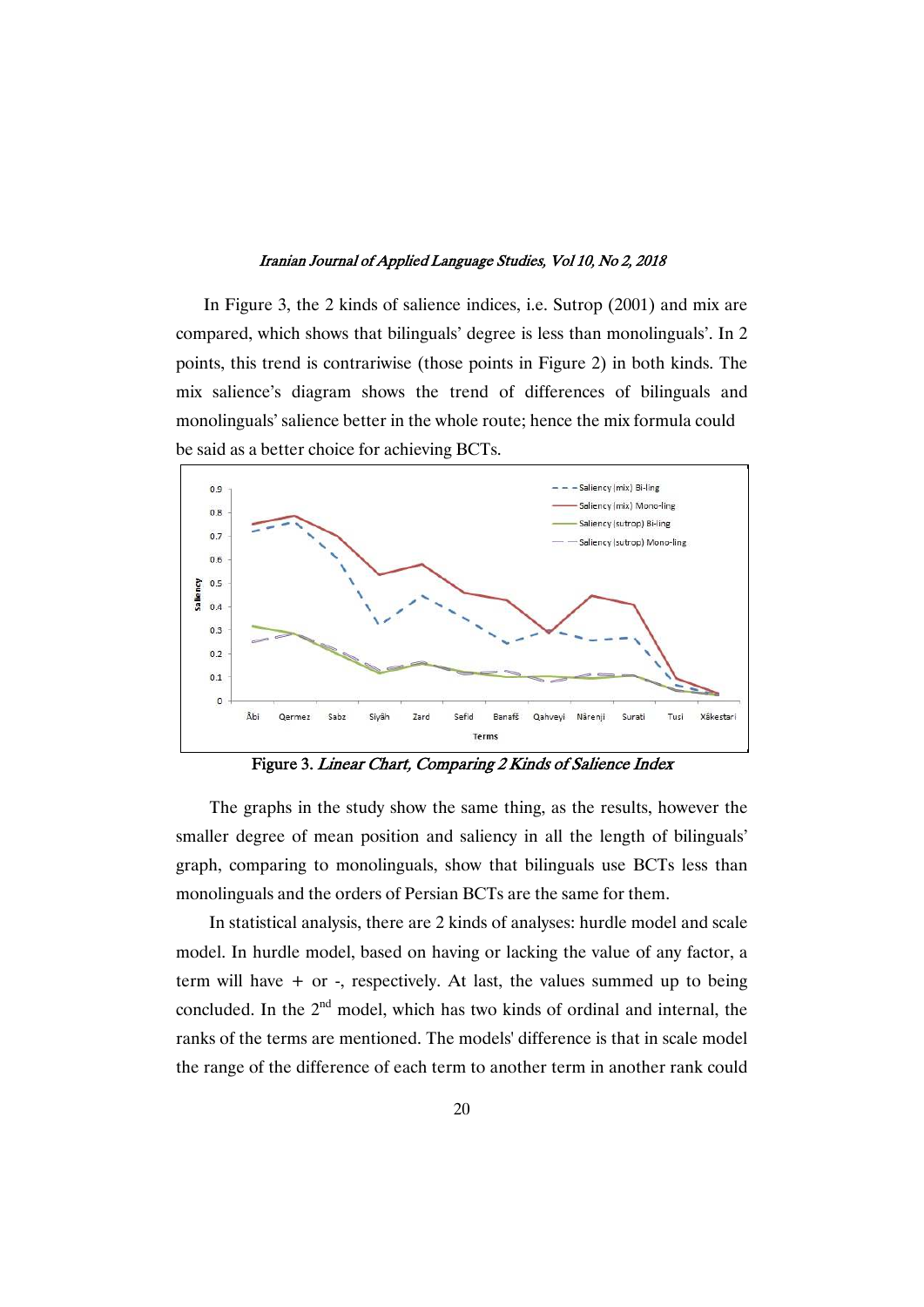be shown. For more accurate results, the 2 models are used together, in the present study.

Checking hurdle model shows that all the terms have the same values for the two groups, hence it is not mentioned here and the results of only the 2<sup>nd</sup> model is shown in Table 6.

| <b>Gloss</b><br>Terms |        | First            |                | Frequency      |                | Mean Position<br>(value) |                | Saliency<br>(mix) |                | Points |                |
|-----------------------|--------|------------------|----------------|----------------|----------------|--------------------------|----------------|-------------------|----------------|--------|----------------|
|                       |        | Mono             | Bi             | Mono           | Bi             | Mono                     | Bi             | Mono              | Bi             | Mono   | Bi             |
| Sefid                 | white  | 7                | $\overline{7}$ | $\overline{7}$ | $\overline{7}$ | 3                        | $\overline{7}$ | 6                 | $\overline{7}$ | 23     | 28             |
| Siyâh                 | black  | $\overline{4}$   | 6              | 10             | 6              | 6                        | 6              | $\tau$            | 6              | 27     | 24             |
| qermez                | red    | 11               | 11             | 10             | 11             | 11                       | 10             | 11                | 11             | 43     | 43             |
| Sabz                  | green  | 9                | 9              | 8              | 9              | 9                        | 8              | 9                 | 9              | 35     | 35             |
| Zard                  | yellow | 8                | 8              | 6              | 8              | 8                        | 9              | 8                 | 8              | 30     | 33             |
| Âbi                   | blue   | 10               | 10             | 11             | 10             | 10                       | 11             | 10                | 10             | 41     | 41             |
| Qahveyi               | brown  | $\theta$         | $\overline{0}$ | 3              | 5              | $\overline{2}$           | 3              | $\overline{2}$    | 5              | 7      | 13             |
| nârenji               | orange | $\theta$         | 3              | 5              | $\overline{4}$ | $\overline{4}$           | 1              | 5                 | 3              | 14     | 11             |
| surati                | pink   | 6                | 5              | $\overline{4}$ | 3              | 5                        | $\overline{4}$ | 3                 | $\overline{4}$ | 18     | 16             |
| Banafš                | purple | 6                | 5              | 3              | $\overline{2}$ | 7                        | 6              | $\overline{4}$    | $\overline{2}$ | 20     | 15             |
| xâkestari             | gray   | $\boldsymbol{0}$ | $\overline{0}$ | 1              | 1              | 1                        | $\overline{2}$ | 1                 | 1              | 3      | $\overline{4}$ |

Table 6. Points of Terms, Based on Their Ranks

Entirely, Table 7 shows the hierarchy of the 2 monolinguals and bilinguals color terms in Persian. It is indicated that the order of basic color terms are the same for the 2 groups, but the order of non-basic color terms are not the same. In Persian BCTs, the difference of the exception terms (Siyâh and Sefid) is much lower than the difference between non-basic terms (Banafš, Surati, Nârenji, Qahveyi).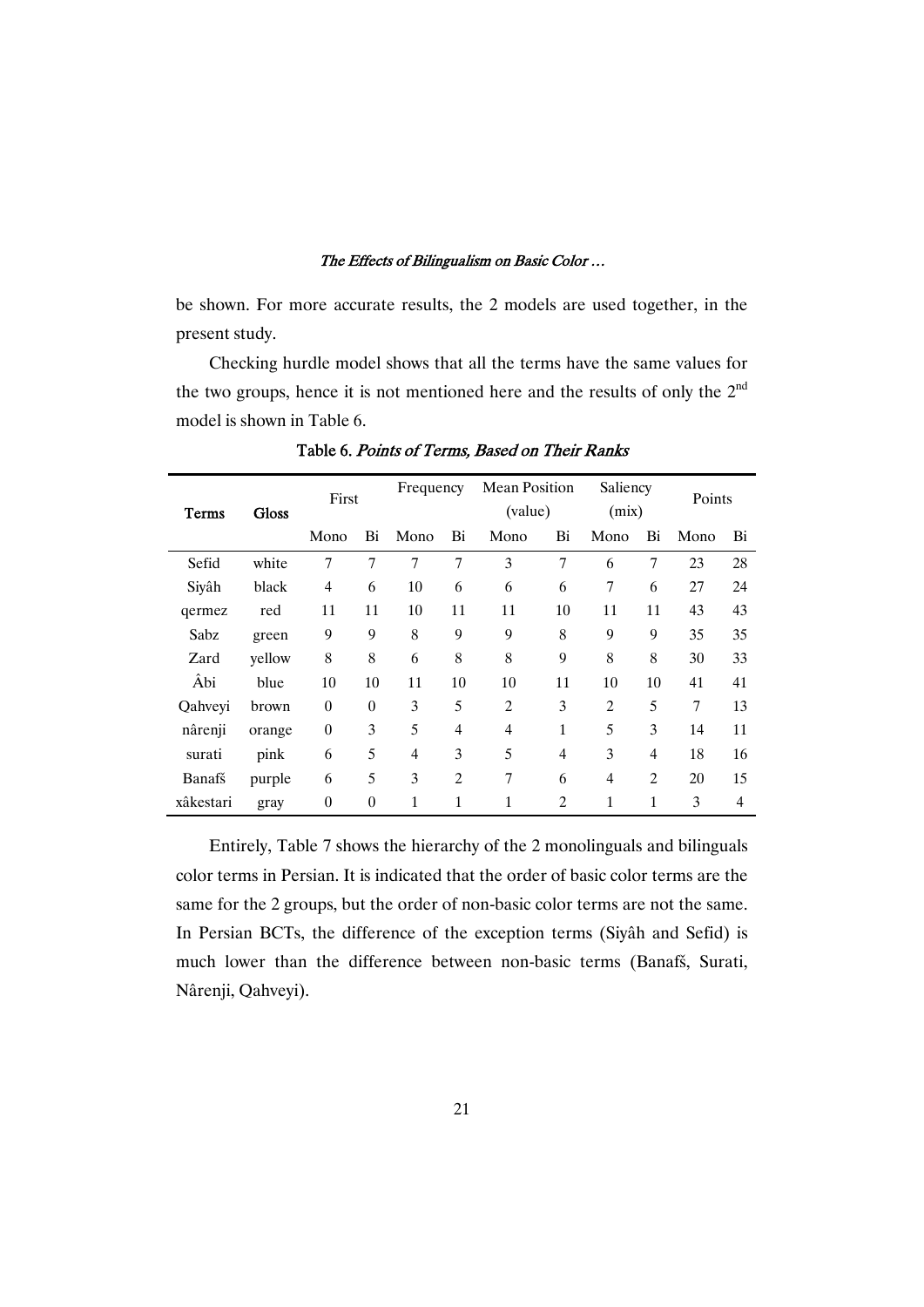|              | Monolingual | <b>Bilingual</b> |        |  |  |  |
|--------------|-------------|------------------|--------|--|--|--|
| <b>Gloss</b> | Term        | Term             | Gloss  |  |  |  |
| red          | Oermez      | Oermez           | red    |  |  |  |
| blue         | Âbi         | Âbi              | blue   |  |  |  |
| green        | Sabz        | Sabz             | green  |  |  |  |
| yellow       | Zard        | Zard             | yellow |  |  |  |
| black        | Siyâh       | Sefid            | white  |  |  |  |
| white        | Sefid       | Siyâh            | black  |  |  |  |
| purple       | Banafš      | Surati           | pink   |  |  |  |
| pink         | Surati      | Banafš           | purple |  |  |  |
| orange       | Nârenji     | Qahveyi          | brown  |  |  |  |
| brown        | Qahveyi     | Nârenji          | orange |  |  |  |
| gray         | Xâkestari   | Xâkestari        | gray   |  |  |  |

Table 7. Persian BCT for Two Groups of Persian Speakers

## 3.Discussion

As the first hypothesis, it was assumed that bilingualism could not change the BCTs order in second language. Our findings showed that the BCTs order is not affected by bilingualism, i.e. the BCTs for Persian monolinguals and bilinguals remain similar. The pattern and the number of the mentioned color terms for university bilingual students was very similar to the university monolinguals, but the bilingual school students (which were encountered to Persian less than two years) mentioned the BCTs in different order and with different mean rank and frequency (it is much similar to a monolingual Kurdish) (See table 2a). The findings are in line with Athanasopoulos (2007 and 2006) and Athanasopoulos and Kasai (2008) who found that increasing proficiency in the L2 was the best predictor of the degree to which Japanese– English bilinguals shifted their similarity judgments of countable objects and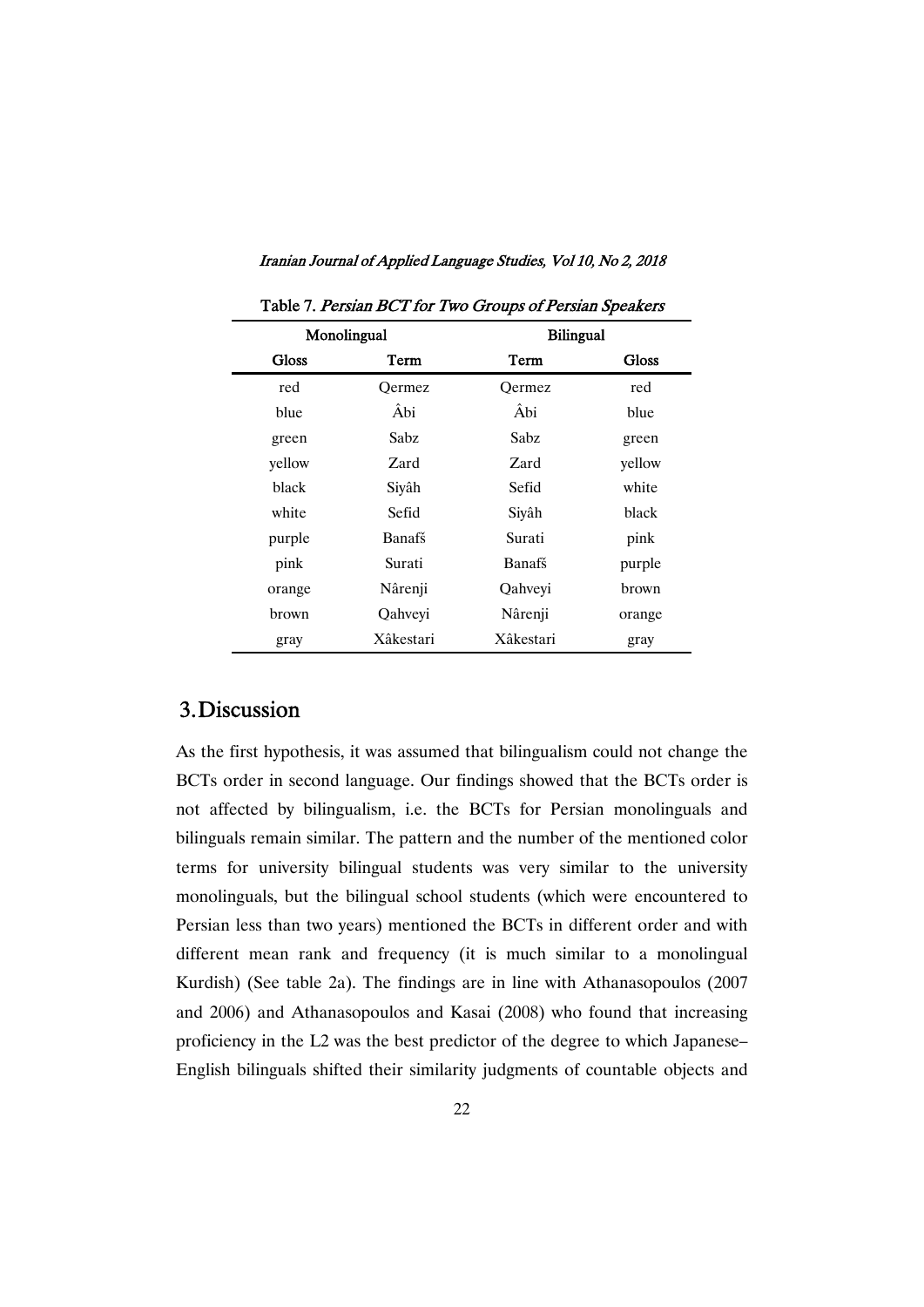non-countable substances towards those of monolingual speakers of English. Increasing proficiency and the second language encounter time are two factors which affect the bilinguals' behavior and derive them to behave more like monolinguals. In other words the university bilingual students, who showed the same pattern as monolingual university students, used L2 much more than bilingual school students, who used L2 for about 4-5 hours a day.

As the second hypothesis, it was assumed that the old usual method for obtaining mean position (Sutrop 2001:  $mP$ =mean of position as a whole), and dividing position of a term (P) into the length of that list (L) (mP=P/L) and the method for obtaining saliency (Sutrop 2001:  $S = F/(NmP)$  would not determine the BCTs in Persian. For mP we proposed this formula: mP  $_{mix}$  ((P/L) by value)=(L+1)-P; and for saliency this one:  $S_{mix} = F/N \sum((L-R)+1)/L$ . As it is presented in (Fig 2 a & b), by using the mP<sub>mix</sub>, we were able to show more accurate understanding of mP; since it is known that the mP of bilinguals must be lower than monolinguals'. It was clear that in all the length of the trend in the graph, the value of mP for bilinguals is less than monolinguals and this trend is without any exception.

## 4. Conclusion

We attempted to obtain the relation between linguistic relativity hypothesis (in case of BCT) and bilingualism. The results of comparative studies in monolingual and bilingual Persian speakers showed that Persian BCTs are /Qermez/ (red), /Âbi/ (blue), /Sabz/ (green), /Zard/ (yellow), /Siyâh/ (black), and /Sefid/ (white), respectively. The BCTs and their ordering are the same in two groups, (for Siyâh and Sefid there is a small exception). The BCTs are retrieved by monolinguals much faster than bilinguals (based on bigger frequency and saliency and smaller mean position). Mean Position and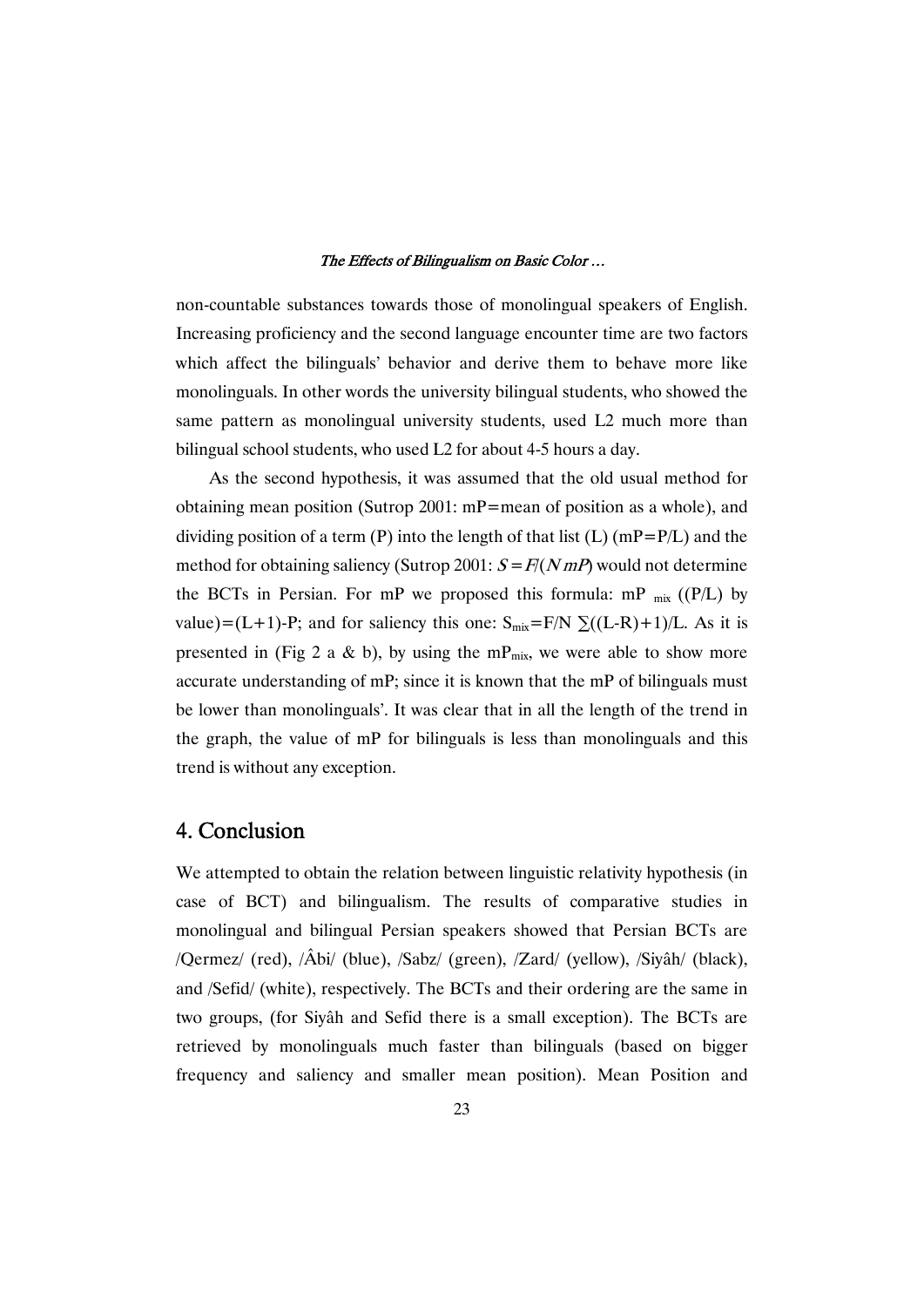frequency in school and university students had differences in number supporting the hypothesis that staying for more than two years in a bilingual environment and L2 use frequency are the two effective factors in BCTs order.

### References

- Al-Rasheed, A. S., Al-Sharif, H. H, Thabit, M. J., Al-Mohimeed, N. S., & Davies, Ian. R. L. (2008). Basic Color Terms of Arabic. PICS 08. United Kingdom: University of Glasgow.
- Amouzadeh, M., Tavangar M., & Sorahi A., M. (2012). A Cognitive Study of color Terms in Persian and English. Procedia - Social and Behavioral Sciences, 32, 238-245.
- Athanasopoulos, P., & Kasai, C. (2008). Language and thought in bilinguals: The case of grammatical number and nonverbal classification preferences. Applied Psycholinguistics,29,105-121.
- Athanasopoulos, P. (2009). Cognitive representation of colour in bilinguals: The case of Greek blues. Bilingualism: Language and Cognition, 12(1), 83-95.
- Athanasopoulos, P., Dering, B., Wiggett, A., Kuipers, J-R., & Thierry, G. (2010). Perceptual shift in bilingualism: Brain potentials reveal plasticity in pre-attentive colour perception. Cognition, 116(3), 437-443.
- Athanasopoulos, P. (2011). Colour and bilingual cognition. In V. J. Cook, B., Bassetti (Ed.), Language and bilingual cognition (pp. 241-262). Hove, UK: Psychology Press.
- Athanasopoulos, P., Damjanovic, L., Krajciova, A., & Sasaki, M. (2011). Representation of colour concepts in bilingual cognition: The case of Japanese blues. *Bilingualism: Language and Cognition*, 14 (special issue 1), 9-17.
- Athanasopoulos, P., & Aveledo, F. (2012). Linguistic relativity and bilingualism. In J. Altarriba & L. Isurin (Eds.), Memory, language, and bilingualism (pp. 236-255). Cambridge: Cambridge University Press.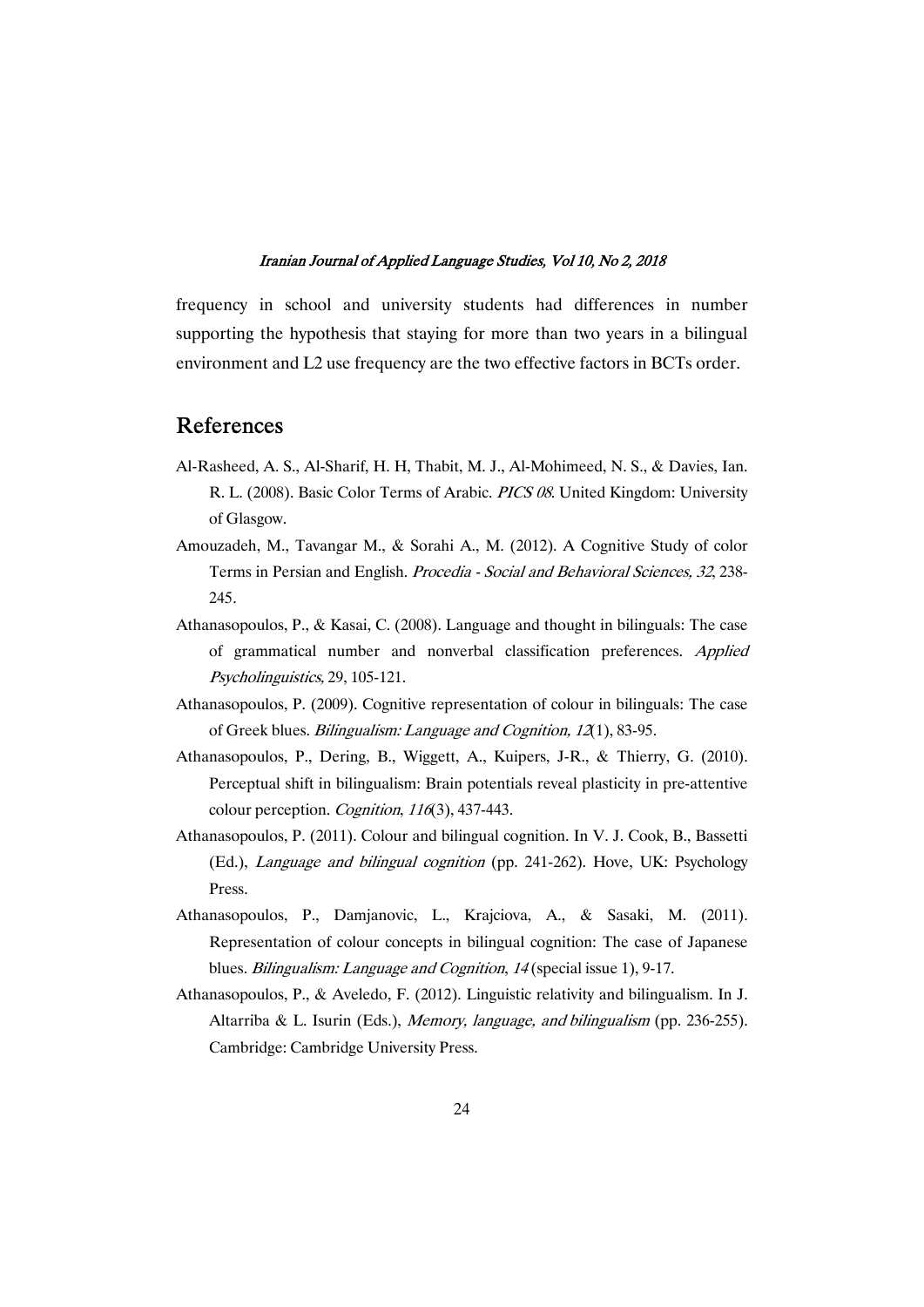- Brent, B., & Kay, P. (1969). Basic color terms: Their universality and evolution. Berkeley: University of California Press. Reprinted in 1991 with an additional bibliography by L. Maffi.
- Bousfield, W. A., & Barclay, W. D. (1950). The relationship between order and frequency of occurrence of restricted associative responses. Journal of Experimental Psychology,  $40(5)$ , 643–647.
- Davies, Ian R. L., & Corbett, G. G. (1994). The basic color terms of Russian. Linguistics, <sup>32</sup>,65-89.
- Davies, Ian R. L., & Corbett, G. G. (1997). A cross-cultural study of colourgrouping: Evidence for weak linguistic relativity. British Journal of Psychology, 88,493-517.
- Davies, Ian R. L., Corbett G. G., Al Mtenjec & Sowdena, P. (1995). The basic color terms of Chichewa. Lingua, 95, 259-278.
- Davies, Ian R. L., Corbett, G. G., & Sosenskaja, T. (1999). Colours in Tsakhur: First account of the basic colour terms of a Nakh-Daghestanian. Language and Linguistic Typology, 3, 179-207.
- De Houwer, A. (1996). Bilingual language acquisition: The handbook of child language. United Kingdom: Blackwell.
- Greenberg, J. H. (1966). Language universals-with special reference to feature hierarchies. Berlin: Mouton de Gruyter.
- Greenberg, J. H. (1969). Language universals: Research frontier. Science, <sup>166</sup>, 473- 478.
- Greenberg, J. H. (1975). Research on language universals. Annual Review of Anthropology, 4, 75-94.
- Group, Abadis Software. Retrieved 01 29, 2013, from Abadis: http://www.abadis.net.
- Heider, E. R. (1972). Universals in color naming and memory. Journal of Experimental Psychology, 93, 10-20.
- Iliya. Color Table with English Translation. Retrieved 9 25, 2012, from Computer Science Information: http://p30-iliya.blogfa.com/page/30.aspx.
- Jakobson, R. (1941). Kindersprache, Aphasie, und allgemeine Lautgesetze. Uppsala, Sweden: Almqvist & Wiksell.